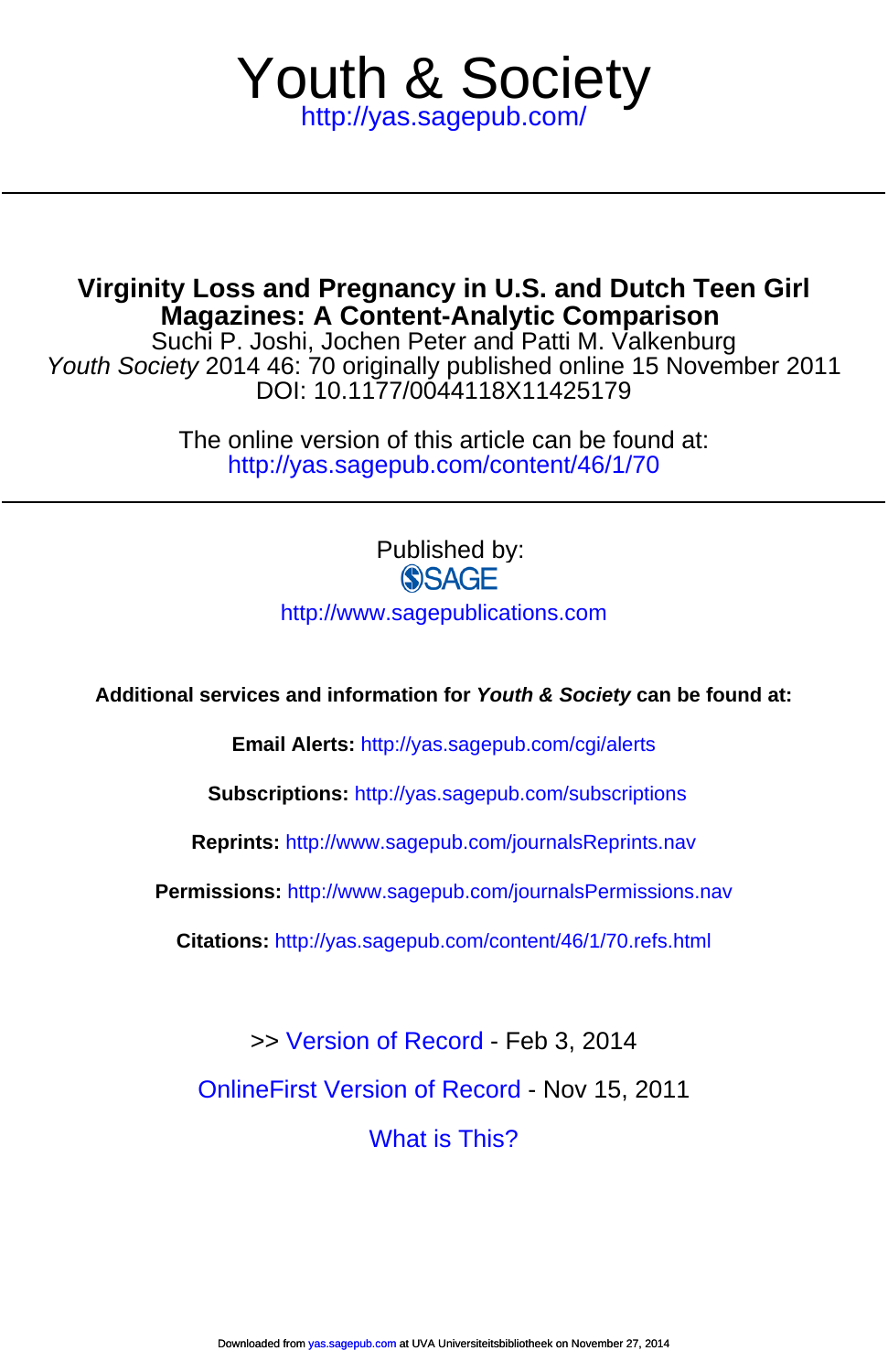**Virginity Loss and Pregnancy in U.S. and Dutch Teen Girl Magazines: A Content-Analytic Comparison**

Youth & Society 2014, Vol. 46(1) 70–88 © The Author(s) 2011 Reprints and permissions: sagepub.com/journalsPermissions.nav DOI: 10.1177/0044118X11425179 yas.sagepub.com



 $\mathsf{Suchi}\ \mathsf{P}.\ \mathsf{Joshi}^!,\ \mathsf{Jochen}\ \mathsf{Peter}^!,\ \mathsf{I}$ **and Patti M. Valkenburg1**

### **Abstract**

Using Hofstede's cultural dimension of masculinity/femininity, this quantitative content analysis investigated the coverage of virginity loss (i.e., occurrence, tone, and association with negative consequences) and pregnancy (i.e., occurrence, tone, and negative consequence of sex) in 2,496 feature stories from all issues of three U.S. and three Dutch teen girl magazines from 2006 to 2008. Stories about virginity loss and pregnancy occurred equally often in the U.S. and Dutch magazines. Pregnancy was attached with a negative tone in both the United States and Dutch coverage. Virginity loss, however, was portrayed with a positive tone more often in the Dutch coverage than in the U.S. coverage. In addition, pregnancy was depicted as a negative consequence of sex more often in the U.S. coverage than in the Dutch coverage. Implications are discussed in terms of differences in adolescent sexual socialization in the United States and the Netherlands.

### **Keywords**

adolescents, youth, teenagers, sexuality, print media, cross-national comparative research, culture

University of Amsterdam, Amsterdam, the Netherlands

#### **Corresponding Author:**

Suchi P. Joshi, Amsterdam School of Communication Research (ASCoR), University of Amsterdam, Kloveniersburgwal 48, 1012 CX Amsterdam, the Netherlands. Email: s.p.joshi@uva.nl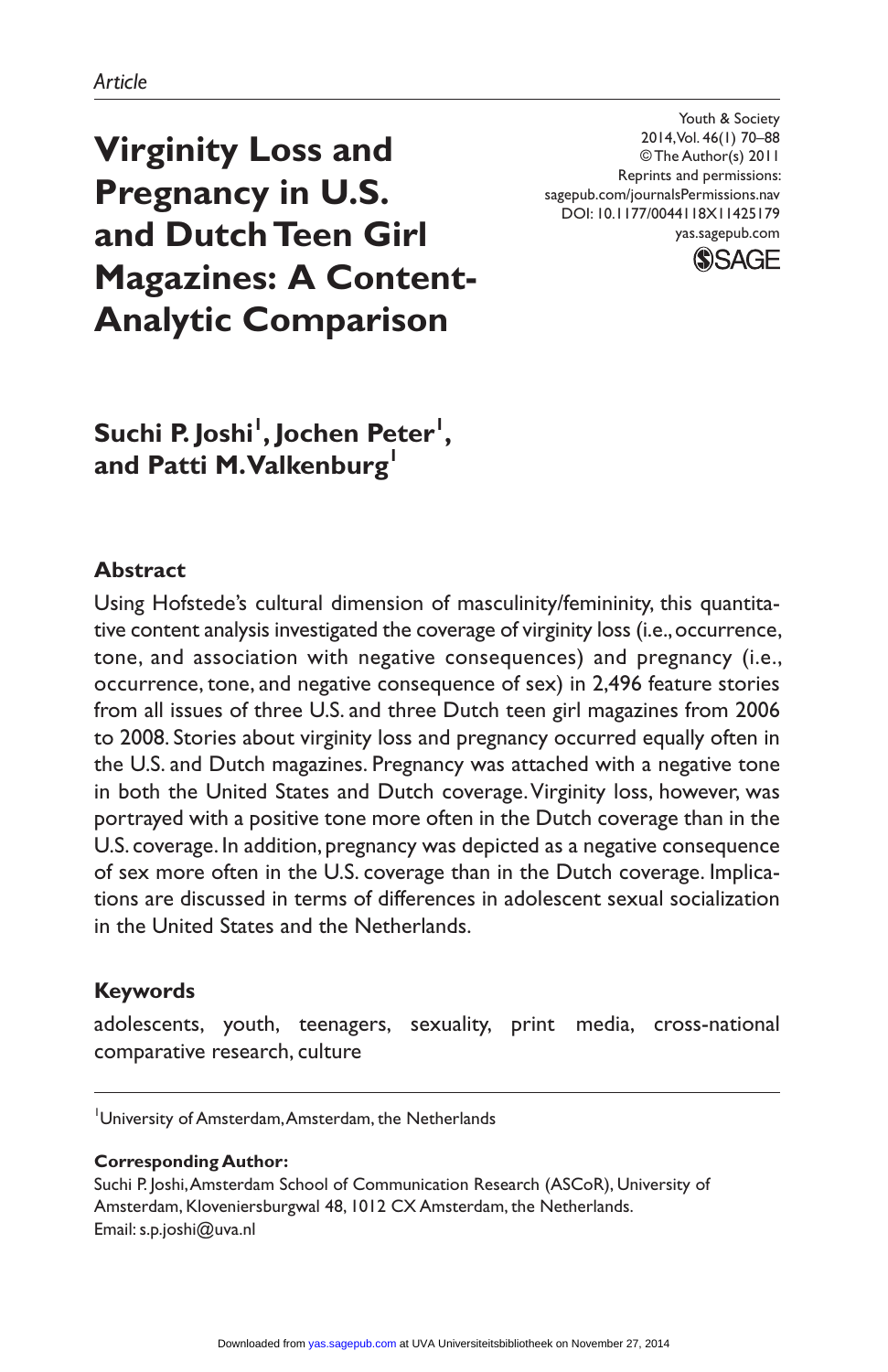Teen magazines play an important role in adolescent sexual socialization. Not only are teen magazines tailored to cover a variety of topics about sex that are relevant to young people (American Psychological Association [APA], 2007; Durham, 1996, 1998; Garner, Sterk, & Adams, 1998; Walsh-Childers, Gotthoffer, & Lepre, 2002; Ward, 2003) but they also cover sexual issues in ways that address adolescents more directly than other media (Ward, 2003). In fact, many teen readers rely on magazines as a "sounding board" and "close confidant" (Kaiser Family Foundation [KFF], 2004, p. 2). Moreover, teen magazines are easily available at supermarkets, magazine stands, and public libraries (Ward, 2003). Finally, teen magazines are popular among adolescents, with about 6 out of 10 teenagers reading them (Roberts & Foehr, 2004).

Given the importance of teen magazines for adolescents, the coverage of sex-related topics in teen magazines has received considerable research attention (e.g., Bleakley, Hennessy, Fishbein, & Jordan, 2008; Carpenter, 1998, 2001; Durham, 1998; Farvid & Braun, 2006; Firminger, 2006; Stankiewicz & Rosselli, 2008; Taylor, 2005; Willemsen, 1998). Two sexrelated topics that teen girl magazines traditionally cover are virginity loss and pregnancy (Carpenter, 2001; Clarke, 2009; Hust, Brown, & L'Engle, 2008). These two topics are central to adolescent sexuality because a teenager's first coital experience often shapes successive sexual experiences and attitudes (Billy, Landale, Grady, & Zimmerle, 1988; Carpenter, 2001). Moreover, pregnancy is often considered a negative consequence of virginity loss (Carpenter, 2001, 2005). Thus, in countries such as the United States, the importance of maintaining one's virginity is often stressed to teenagers to prevent the risk of pregnancy (Tolman, 2002).

Despite the important role of virginity loss and pregnancy in adolescent sexuality, our knowledge about how teen magazines cover these two topics is limited. Only one study to date has dealt with the coverage of virginity loss in teen magazines (Carpenter, 2001). The coverage of pregnancy has never been studied in its own right but only in the broader context of the dangers associated with sex (e.g., Clarke, 2009; Garner, Sterk, & Adams, 1998; Stankiewicz & Rosselli, 2008). We also know little about the extent to which the coverage of these two topics may differ between cultures, as existing research shows a strong bias toward the analyses of U.S. magazines. As approaches to (adolescent) sexuality are culturally dependent (Ford & Beach, 1951; Simon & Gagnon, 1984), the coverage of teen magazines is likely to vary between countries. Cross-cultural comparative research may deepen our understanding of the potential limitations of single-country research and shed light on how virginity loss and pregnancy are covered in different cultures.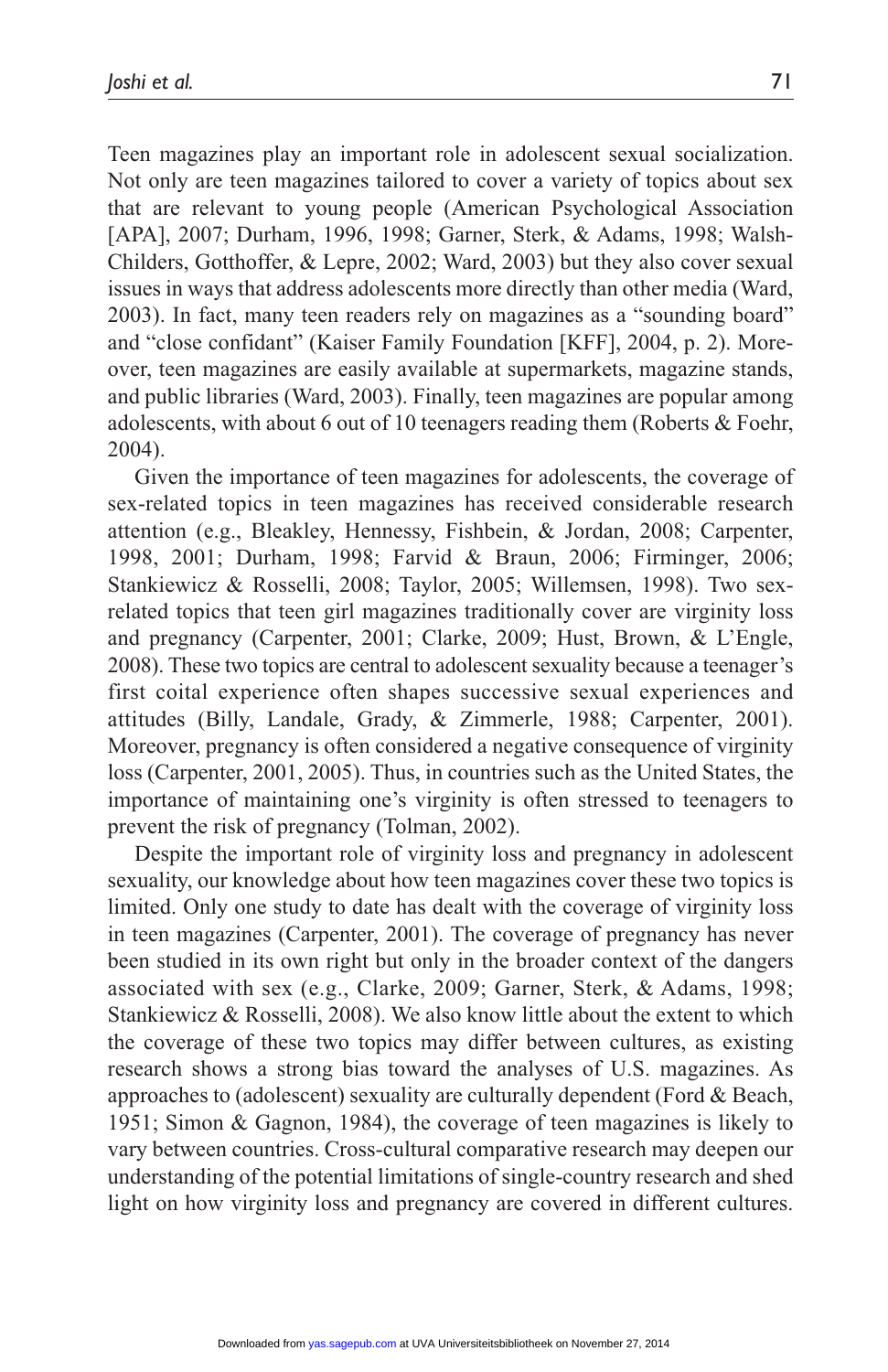Therefore, it is the goal of this study to (a) explore the largely neglected topic of virginity loss and pregnancy in the coverage of teen magazines; (b) describe potential country differences in the coverage of these two topics; and (c) explain such differences from a cross-cultural comparative perspective.

## **Country Differences, Virginity Loss, and Pregnancy**

Against the backdrop of Hofstede's (2001) dimensions of national culture, two countries that are useful to compare in terms of teenage virginity loss and pregnancy are the United States and the Netherlands. Based on extensive cross-national empirical research, Hofstede (2001) has identified five specific dimensions of national culture in which countries differ. These five dimensions include power distance, uncertainty avoidance, individualism/ collectivism, masculinity/femininity, and long-term/short-term orientation. According to Hofstede's research (2001), the United States and the Netherlands are similar on four of the five dimensions but differ substantially on the masculinity/femininity dimension, with the United States being a masculine society and the Netherlands being a feminine society. In masculine societies, men are usually defined as "assertive, tough, and focused on material success; women are [. . . ] more modest, tender and concerned with the quality of life" (Hofstede, 1998a, p. 6). By contrast, feminine societies are usually marked by both men and women being modest, tender, and focused on the quality of life (Hofstede, 1998a).

The difference between the United States and the Netherlands in only the masculinity/femininity dimension is desirable for cross-national comparative research for two reasons. First, with regard to the logic of comparative research (Dogan & Pelassey, 1984; Mackie & Marsh, 1995), the dissimilarity of the United States and the Netherlands in only the masculinity/femininity dimension generally facilitates the explanation of potential differences in the coverage of virginity loss and pregnancy in U.S. and Dutch teen magazines. If the coverage differs between the United States and the Netherlands, we can conclude that it is related to the masculinity/femininity dimension (i.e., the one dimension in which these two countries differ). Such insights can also help us make better sense of existing research that has found country differences in the coverage of teen magazines. For example, Carpenter's (2001) pioneering work on the coverage of virginity loss in one U.S. (*Seventeen*) and one German teen magazine (*Bravo*) showed that the coverage in the United States and Germany differed along the predictable lines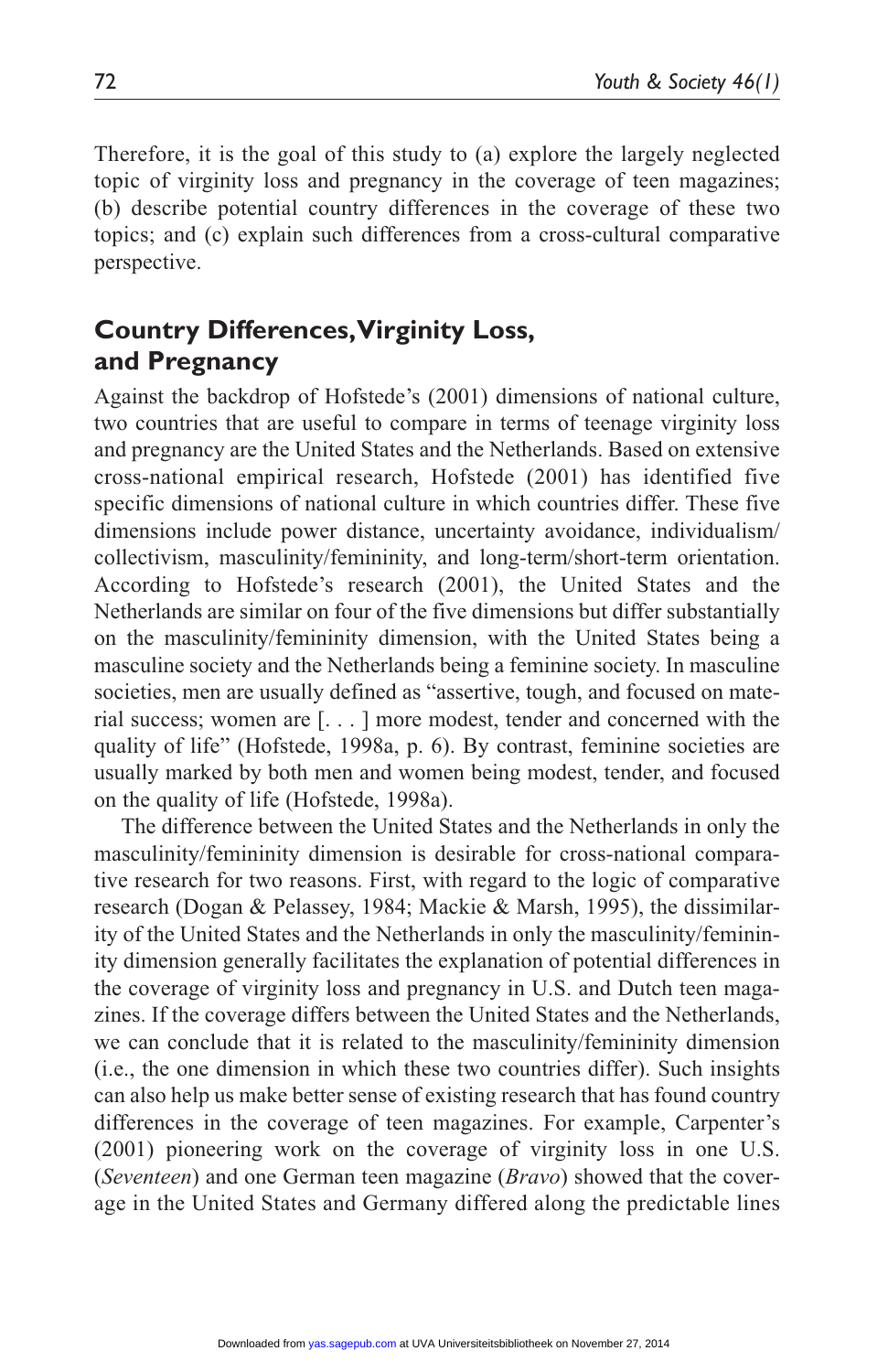of liberalism in adolescent sexuality. However, for Hofstede's (2001) aforementioned general dimensions in which countries differ (and which can explain sexual liberalism), Carpenter's comparison of the United States and Germany produced inconclusive results. As Hofstede (2001) has shown, the United States and Germany differ in terms of individualism (i.e., the degree to which people look after only themselves and their family) and uncertainty avoidance (i.e., the degree to which people feel threatened by uncertainty). As a result, it remains unclear which of these two dimensions, or both jointly, explain the differences that Carpenter found in the coverage of the U.S. and German teen magazines.

The second advantage of the masculinity/femininity dissimilarity between the United States and the Netherlands is that it helps us derive specific factors which allow us to explicate more precisely why country differences in the coverage of virginity loss and pregnancy may occur.<sup>1</sup> As previous research suggests (Hofstede, 1998b; Schalet, 2000; Joshi, Peter, & Valkenburg, 2011), the masculinity/femininity dimension is linked to three factors that are directly relevant to virginity loss and pregnancy. These three factors are sex education, accessibility to contraceptives, and parental attitudes about teenage sex.

With regard to sex education, many U.S. public high schools teach teenagers to abstain from sex until marriage (e.g., Herzog, 2008; Luker, 2006). This focus on abstinence is typical of masculine societies (Hofstede, 1998b). In contrast, schools in the Netherlands teach students that virginity loss before marriage is permissible. Dutch sex education emphasizes that love, and not necessarily marriage, should be present, and that virginity loss is something normal for teenagers (Schalet, 2000, 2011). The Dutch approach is typical of a feminine society (Hofstede, 1998b).

As abstinence is the primary form of sex education offered to young people in the United States (e.g., Herzog, 2008; Luker, 2006), teenagers are often not consistently informed about contraceptives (Luker, 2006; Tolman, 2002). Moreover, contraceptives are sometimes difficult to obtain in the United States (Luker, 2006). This lack of information about, and accessibility to, contraceptives usually results in low contraceptive use among sexually active U.S. teenagers (Carpenter, 2005; Luker, 2006; Tolman, 2002). In contrast, Dutch teenagers are typically educated about contraceptives in schools. Contraceptives––notably birth control pills––are more affordable and accessible in the Netherlands than in the United States (Schalet, 2000, 2010). As Hofstede (1998b, p. 165) has shown, this difference between the United States and the Netherlands coincides with the differences between feminine and masculine societies.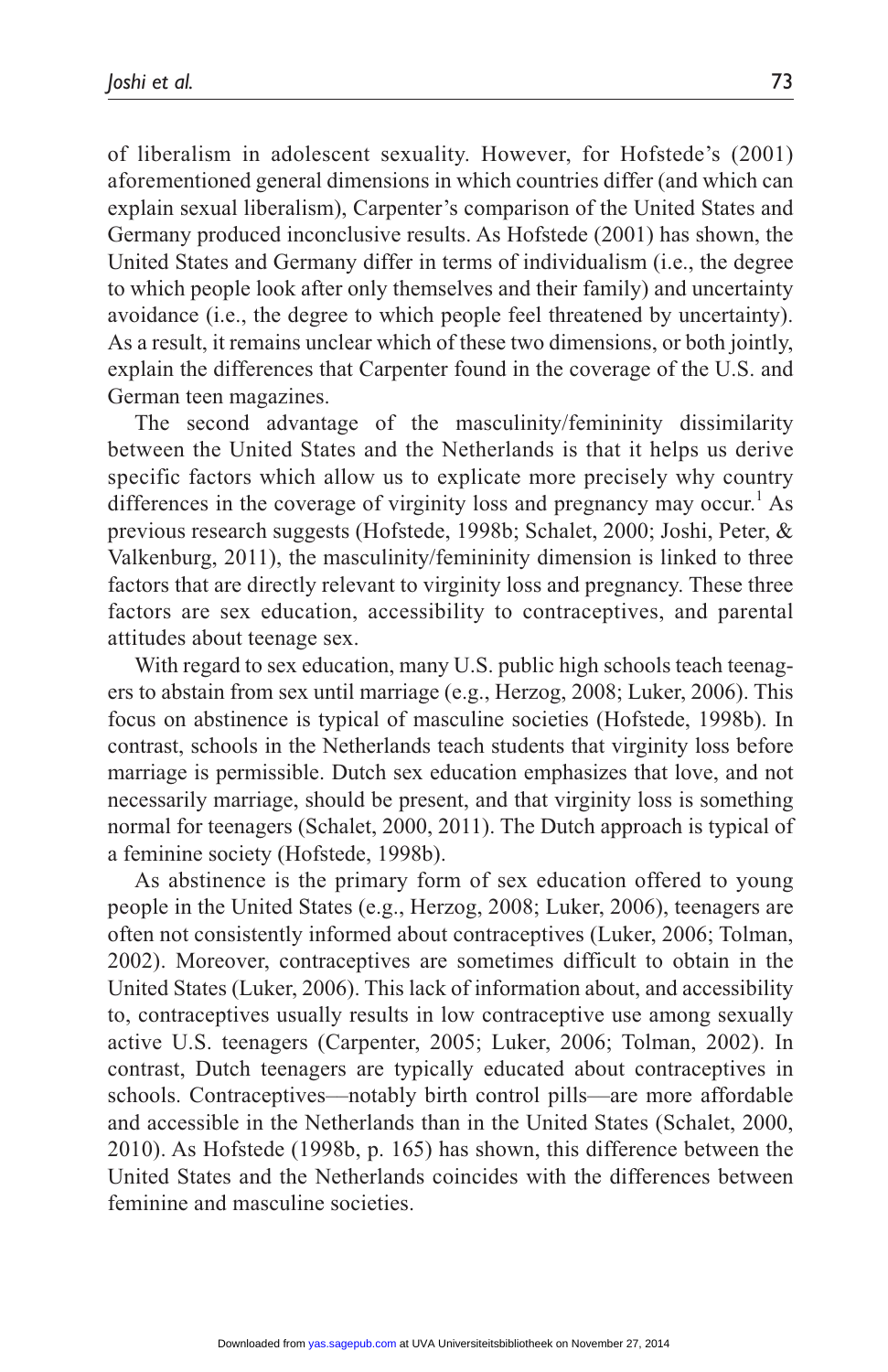Regarding parental attitudes toward adolescent sexuality, the conservative and religious right of the United States consider teenage sexuality to be problematic and disruptive (Schalet, 2000, 2010). Many U.S. parents discourage sex before marriage by emphasizing the dangers, risks, and diseases associated with sex (Luker, 2006; Schalet, 2000). The attitudes toward adolescent sex of many U.S. parents reflect the moralistic approach to sexuality that is characteristic of masculine societies (Hofstede, 1998b). In feminine societies, matter-of-fact attitudes toward adolescent sexuality prevail (Hofstede, 1998b, p. 175). For example, Dutch parents usually approach teenage sex as a normal part of life (Schalet, 2000, 2010). Love relationships and the "social responsibility of teenagers [. . . ] make their sexuality a 'normal' phenomenon" (Schalet, 2000, p. 76). Moreover, although Dutch teenagers are made aware of the risks associated with sex, parents in the Netherlands hardly use the negative consequences of sex as a reason for teenagers not to have sex (Schalet, 2000).

In conclusion, the masculinity/femininity dimension, and the specific factors derived from it, such as sex education, accessibility to contraceptives, and parental attitudes toward adolescent sexuality, may help explain differences in the U.S. and Dutch approaches to adolescent sexuality. To a certain extent, teen magazines usually mirror the prevailing cultural norms regarding adolescent sexuality (Carpenter, 2001; Schalet, 2010). Therefore, potential differences in the coverage of virginity loss and pregnancy in U.S. and Dutch teen magazines may generally reflect the differences between the two countries in the masculinity/femininity dimension. Specifically, such differences may be predicted on the basis of how the two countries vary in terms of sex education, accessibility to contraceptives, and parental attitudes toward adolescent sexuality.

*Virginity loss and teen magazines*. Virginity loss is almost universally recognized as a turning point for teenagers as they enter adulthood (Carpenter, 2005). It is therefore not surprising that previous research has revealed that a substantial portion of sex-related material in teen magazines deals with virginity loss (Carpenter, 2001, 2005). However, cross-national comparative content analyses of virginity loss are scarce. The only comparative study to date showed that, in both the U.S. and the German coverage, virginity loss was mentioned predominantly within the context of a loving relationship (Carpenter, 2001). In both countries, losing one's virginity was depicted as a gradual experience through the addition of new sexual activities over time. Nevertheless, the German coverage approached virginity loss positively and emphasized the pleasures rather than the risks of sex. The U.S. coverage often took a negative stance toward virginity loss. In addition, the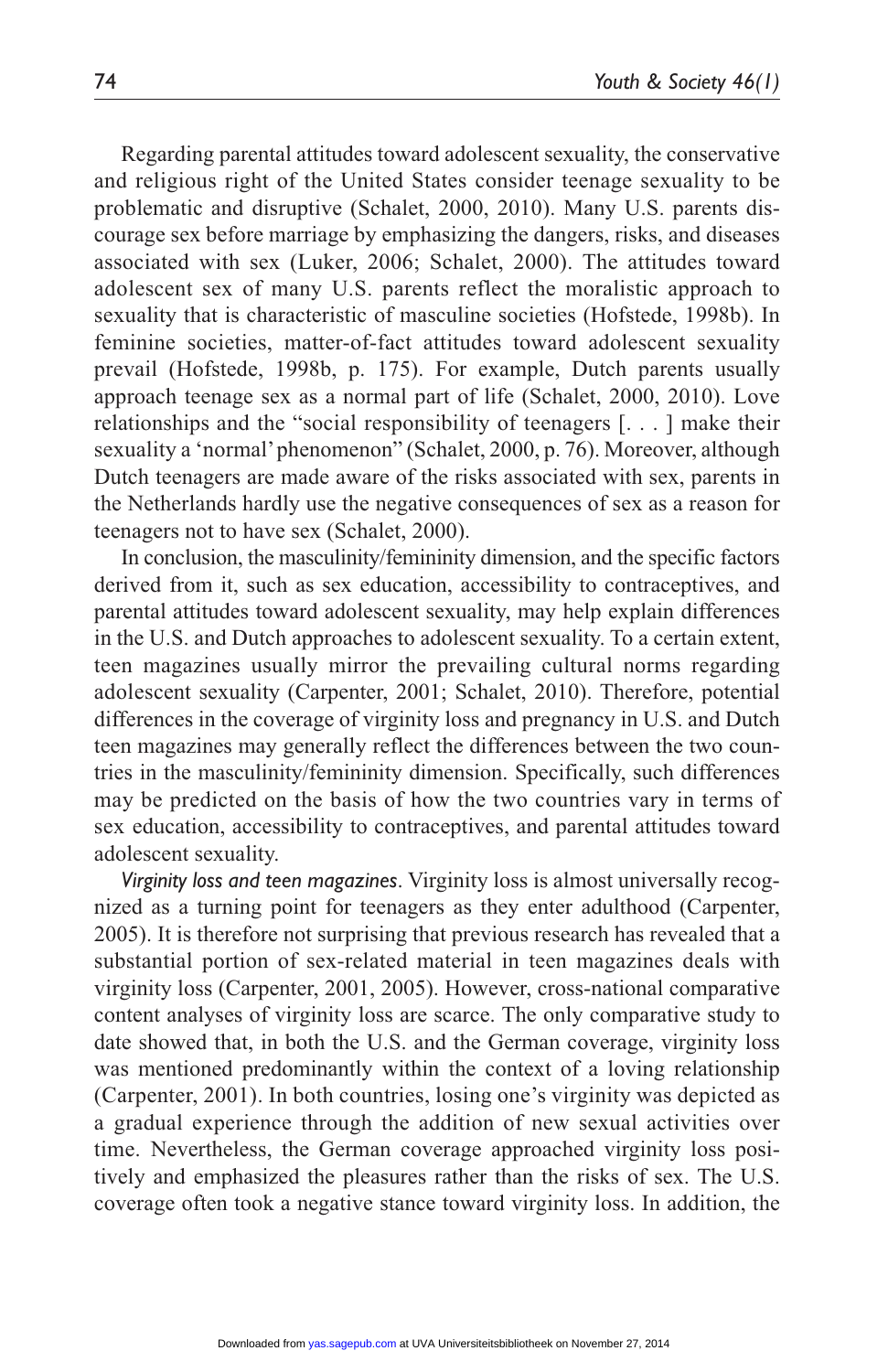U.S. coverage frequently emphasized the risks and dangers of having sex to discourage female readers from losing their virginity, whereas discussions about pleasure occurred rarely.

Carpenter (2001) was the first to address the coverage of virginity loss in teen magazines from a cross-national comparative perspective. Nevertheless, several important questions remain unaddressed. First, and most generally, we do not know how often virginity loss is covered in teen magazines and to what extent the occurrence of virginity loss differs by country. Second, the tone of virginity loss coverage and the potential country differences of tone have not been a main focus of Carpenter's study but have been investigated within the context of broader questions. Finally, it is unclear how often negative consequences are associated with virginity loss and whether country differences for these negative consequences exist. Investigating the negative consequences of virginity loss is particularly important as they are frequently used in the United States to discourage adolescents from having sex (Schalet, 2000).

Our hypotheses focus on how virginity loss is portrayed in U.S. and Dutch teen girl magazines in terms of occurrence, tone, and the negative consequences associated with virginity loss. We anticipate virginity loss to occur more often in the Dutch teen magazines than in the U.S. teen magazines (Hypothesis 1a). After all, sex seems to be more normalized and openly discussed in the Netherlands than in the United States (Schalet, 2000, 2010). Furthermore, due to its comprehensive sex education curricula and easy accessibility to contraceptives, we expect the Dutch coverage of virginity loss to be more positive than the U.S. coverage (Hypothesis 1b). Finally, because the U.S. approach to virginity loss focuses more strongly on the risks and dangers of adolescent sex than does the Dutch approach, we believe virginity loss will be associated with negative consequences more often in the U.S. magazines than in the Dutch magazines (Hypothesis 1c).

*Pregnancy and teen magazines*. Although teenage pregnancy constitutes an important topic in adolescent sexuality (Clarke, 2009; Hust et al., 2008), little is still known about the coverage of pregnancy in teen magazines. Interviews with U.S. teenagers on the subject typically reveal a strong fear of pregnancy (Carpenter, 2005; Thompson, 1995; Tolman, 2002). Moreover, in the United States, teen pregnancy is often mentioned as a reason not to have sex (Schalet, 2000). Consistently high teenage pregnancy rates in the United States have also made teen pregnancy a public health concern and a social problem (Amy & Loeber, 2007; Schalet, 2011; UNICEF, 2001). In the Netherlands, teen pregnancy is not as much of a public health concern or a social problem as it is in the United States (van Loon, 2003; Schalet, 2000). As a result, the Dutch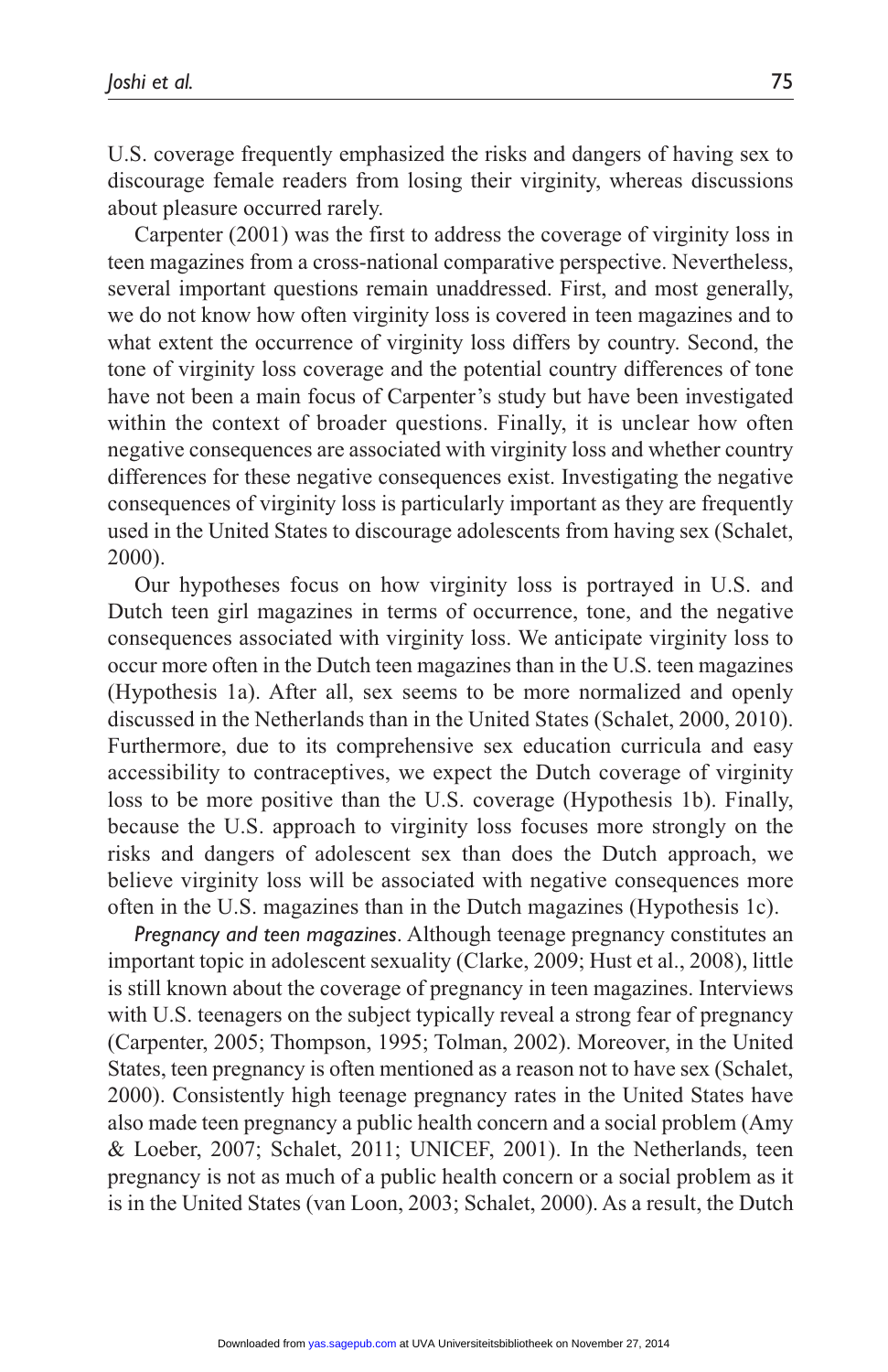do not fear teen pregnancy in the same way as people in the United States (Schalet, 2000, 2010). Dutch teenagers are aware that sexual activity may lead to pregnancy, but it is rarely used as a reason not to have sex because there is a common understanding that proper contraceptive use will protect against any unwanted consequences of sex (Schalet, 2010).

Given the scarcity of previous research on how teen magazines cover pregnancy, we formulate hypotheses on the same three indicators identified as important for the coverage of virginity loss—that is, the occurrence of pregnancy in magazine coverage, the tone attached to it, and the explicit mention of pregnancy as a negative consequence of sex. Contraceptives are more easily available for Dutch adolescents than for U.S. adolescents, and teen pregnancy is not as much of a public health concern in the Netherlands as it is in the United States. Thus, we expect the U.S. teen magazines to cover pregnancy more frequently than the Dutch magazines (Hypothesis 2a). In addition, teen pregnancy is more feared in the United States than in the Netherlands and conveyed to adolescents as a reason not to have sex. Therefore, we expect the U.S. teen magazines to depict teenage pregnancy with a negative tone more often than the Dutch magazines (Hypothesis 2b). Finally, due to difficulties in obtaining contraceptives in the United States (Luker, 2006), U.S. teenagers are more likely to get pregnant than Dutch teenagers. We therefore expect pregnancy to be treated as a negative consequence of sex more often in the U.S. coverage than in the Dutch coverage (Hypothesis 2c).

### **Method**

### *Sample*

We conducted a quantitative content analysis of the U.S. teen girl magazines *Seventeen, CosmoGirl!* (U.S. edition), and *Teen*, as well as the Dutch teen girl magazines *Fancy, CosmoGirl!* (Netherlands edition), and *Girlz!*. These magazines were chosen because they are the most popular teen girl magazines in the United States and the Netherlands and serve as a point of orientation for other teen girl magazines in both countries (Carpenter, 1998, 2001). Compared with Carpenter's (2001) study, which investigated only one teen magazine per country, the broad selection of magazines in this study provides a more encompassing overview of how teen magazines cover virginity loss and pregnancy in different countries. We opted for magazines from 2006, 2007, and 2008 because we wanted to obtain a comprehensive picture of the most up-to-date coverage of virginity and pregnancy.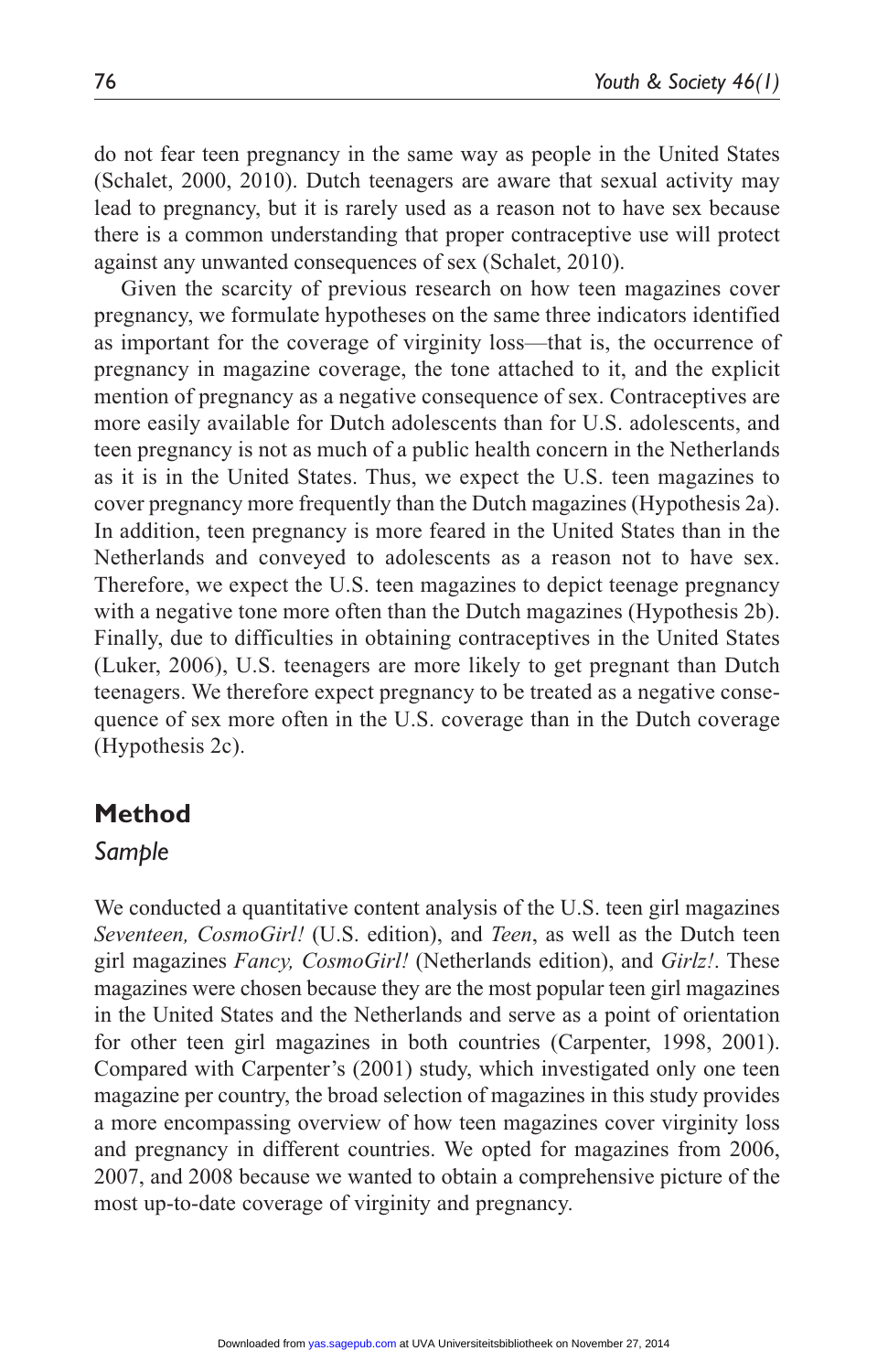The unit of analysis was a feature story. A feature story is a nonfiction story that intends to inform or amuse the reader through standard articles, interviews, quotes, sidebars, fillers, or question and answer pieces. To qualify as a feature story, a story had to be presented as one semantic unit defined by homogeneous content, colors, a frame around the story, and separate headlines. There were 753 U.S. and 1,743 Dutch feature stories which made up the total sample of 2,496 feature stories.

All feature stories were analyzed for whether they explicitly mentioned virginity (loss) and pregnancy. Of the 2,496 feature stories, 115 (4.6%) stories were virginity related and 131 (5.2%) stories were pregnancy related. Of the 115 stories about virginity, 36 (31.3%) stories were from the U.S. magazines and 79 (68.7%) stories were from the Dutch magazines. Of the 131 pregnancyrelated stories, 38 (29%) stories were from the U.S. coverage and 93 (71%) stories were from the Dutch coverage.

### *Procedure*

The codebook for this study was an extension of a codebook used in a previous content analysis of U.S. teen girl magazines (Joshi, Peter, Valkenburg, 2010). Three native American English speakers served as coders for the U.S. teen magazines, and five native Dutch speakers served as coders for the Dutch teen magazines. The coders were trained by the principle investigator and a research assistant. Before coder training started, the coder trainers took an inter *trainer* reliability test to preclude artifacts in the coding as a result of the trainers' idiosyncratic understanding of the codebook (Peter & Lauf, 2002). The inter trainer reliability test showed very high agreement between the trainers (average intertrainer reliability was 95.2%, Cohen's κ = .87).

Coder training took place separately for each country team and occurred over the course of 2 days. Each team was trained for a total of 7 hr and each coder coded five articles at home. Once coder training was completed, an intercoder reliability test was conducted separately for the U.S. and Dutch groups with seven randomly sampled stories from both the U.S. and Dutch magazines. To make sure the coders' understanding had not changed during the course of coding, we conducted an intracoder reliability test 4 weeks after the intercoder reliability test. The inter- and intracoder reliabilities were generally very good (see below).

*Virginity loss*. Virginity loss was operationalized with three indicators: occurrence, tone, and negative consequences associated with virginity loss. We operationalized occurrence by assessing whether virginity loss was mentioned in the story. Categories included "yes" and "no." The average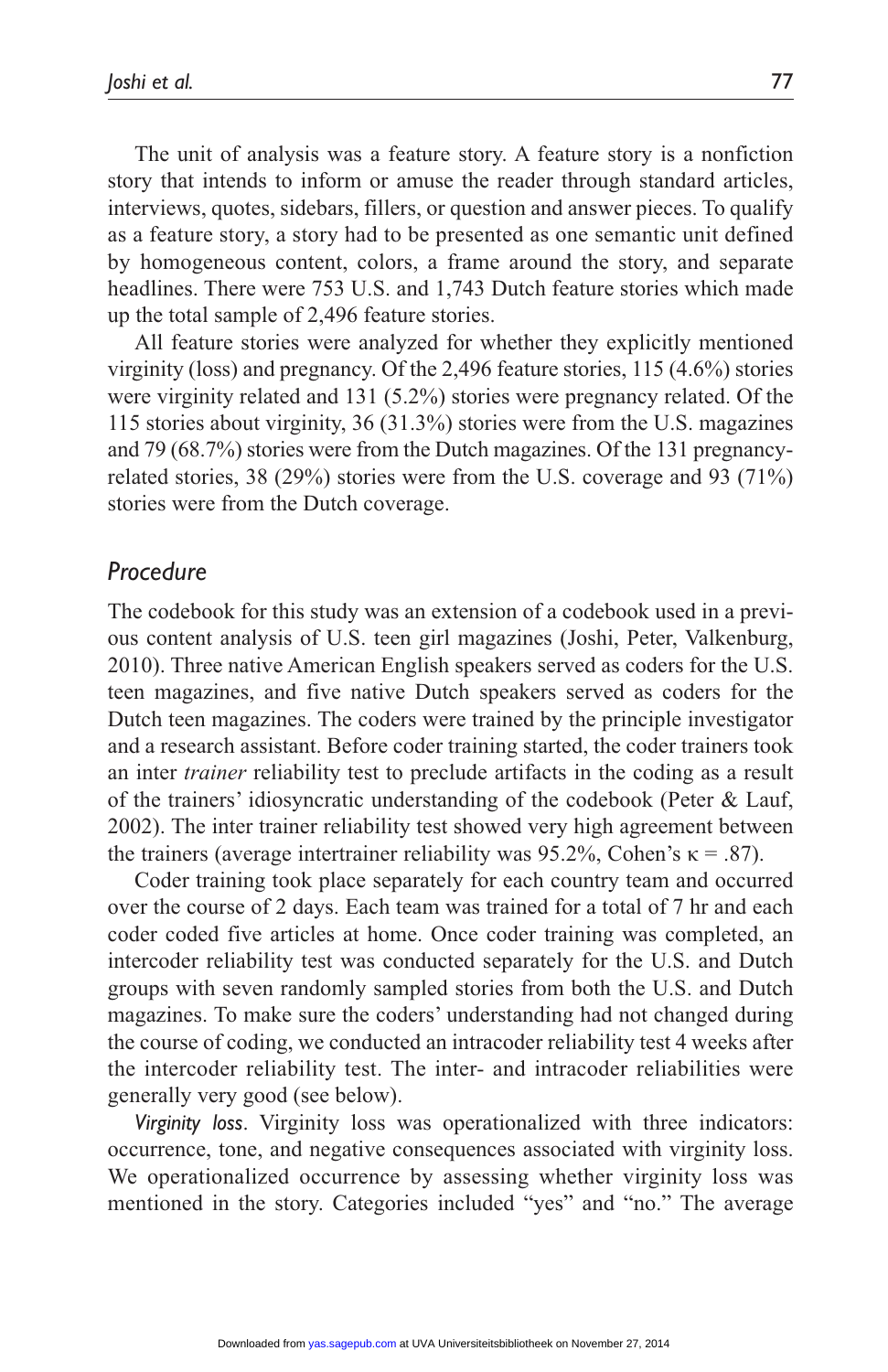intercoder reliabilities for occurrence were 100% (Cohen's  $\kappa = 1.0$ ) for both the American and Dutch groups. For occurrence, the average intracoder reliability was 100% (Cohen's  $\kappa = 1.0$ ) for the American group and 95.8% (Cohen's  $\kappa$  = .90) for the Dutch group.

We measured tone by asking, "How is virginity loss mentioned in the story?" Categories included "positively (e.g., virginity loss is a good thing, etc.)," "negatively (e.g., teens are too young for sex)," "both positively and negatively mentioned," and "neither positively nor negatively (i.e., neutrally) mentioned." For the purpose of our analysis, we recoded the categories into "positively," "negatively," and "both positively and negatively, and neutrally mentioned." The average intercoder reliabilities for tone were 100% (Cohen's  $\kappa$  = 1.0) for the American and Dutch groups. For tone, the average intracoder reliability was 100% (Cohen's  $\kappa = 1.0$ ) for the American group, and 95.8% (Cohen's  $\kappa$  = .90) for the Dutch group.

We assessed the negative consequences associated with virginity loss by asking, "Are the anticipated consequences of virginity loss positive (e.g., you are popular once you lose your virginity) or negative (e.g., you can get pregnant if you lose your virginity)?" Categories to choose from were "positive," negative," "neutral," "any combination of more than one of the above," and "not mentioned." As the focus of this study was on the distinct consequences of virginity loss, we excluded the categories "neutral," "any combination of more than one of the above," and "not mentioned," and recoded the remaining categories as "exclusively positive" and "exclusively negative." The average intercoder reliabilities for negative consequences were 100% (Cohen's  $\kappa$  = 1.0) for the American and Dutch groups. The average intracoder reliability was 100% (Cohen's  $\kappa = 1.0$ ) for the American group, and 95.8% (Cohen's  $\kappa$  = .90) for the Dutch group.

*Pregnancy*. The pregnancy coverage was coded in terms of occurrence, tone, and negative consequence of sex. We investigated occurrence by assessing whether pregnancy was mentioned in the story. Categories included "yes" and "no." The average intercoder reliability for occurrence was 95.2% (Cohen's  $\kappa$  = .89) for the American group and 100% (Cohen's  $\kappa$  = 1.0) for the Dutch group. For occurrence, the average intracoder reliability was also 95.2% (Cohen's  $\kappa$  = .89) for the American group and 100% (Cohen's  $\kappa$  = 1.0) for the Dutch group.

We operationalized tone by asking, "How is pregnancy mentioned in the story?" Categories included "positively (e.g., teen pregnancy teaches responsibility)," "negatively (e.g., teens are too young to become parents)," "both positively and negatively mentioned," and "neither positively nor negatively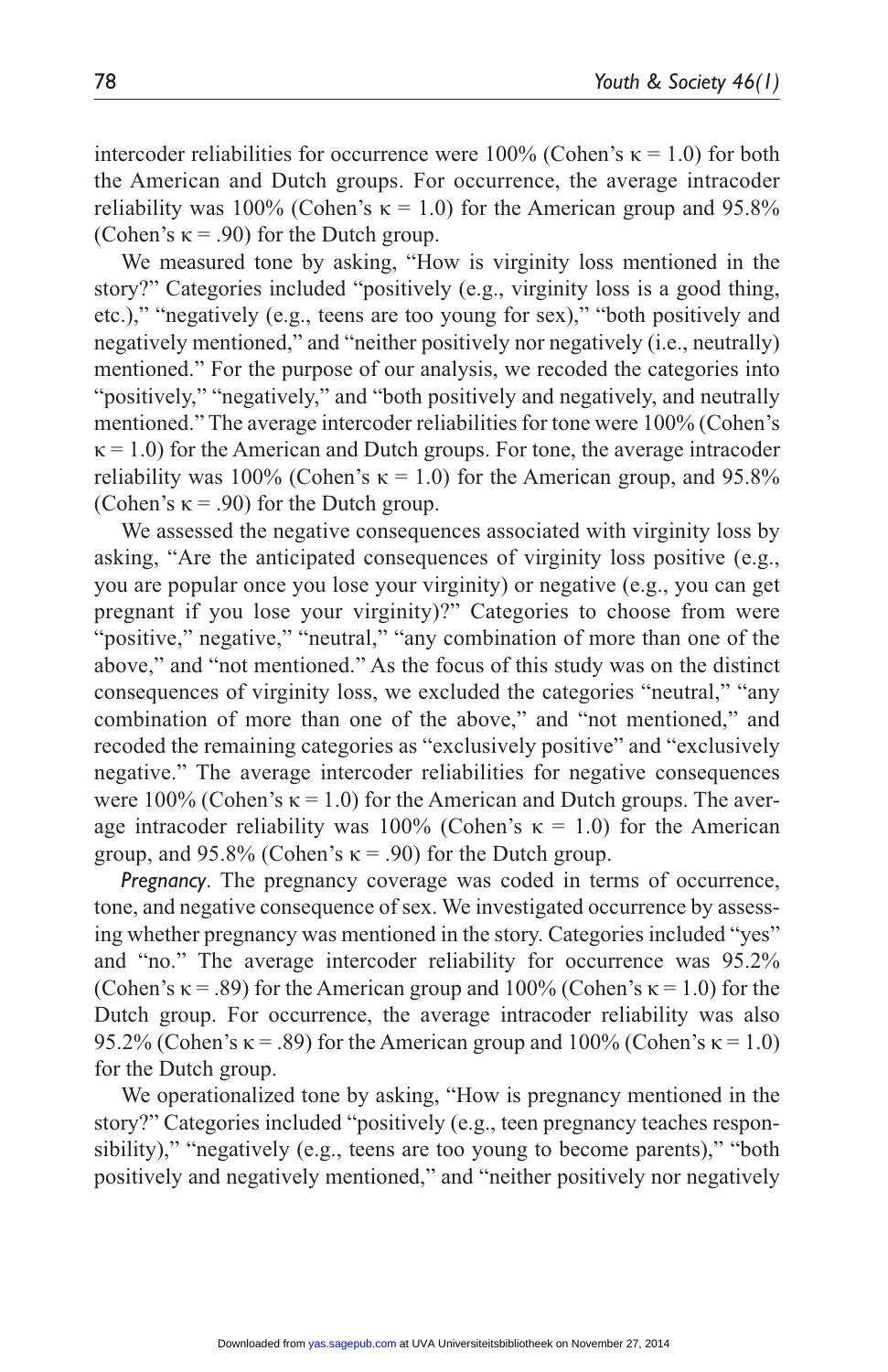(i.e., neutrally) mentioned." For the purpose of our analysis, we recoded the categories into "positively," "negatively," and "both positively and negatively, and neutrally mentioned." The average inter- and intracoder reliabilities for tone were 95.2% (Cohen's  $\kappa = .89$ ) for the American group and 100% (Cohen's  $\kappa = 1.0$ ) for the Dutch group.

We assessed negative consequence of sex by asking, "Is pregnancy treated as a negative consequence of sex?" Categories to choose from included "yes" and "no." The average inter- and intracoder reliabilities for negative consequence of sex were 95.2% (Cohen's  $\kappa$  = .89) for the American group and 100% (Cohen's  $\kappa$  = 1.0) for the Dutch group.

### **Results**

### *Virginity Loss*

*Hypothesis 1a:* Virginity loss will be mentioned more often in the Dutch magazines than the U.S. magazines.

Table 1 indicates the country differences for each indicator of virginity loss and pregnancy, showing both the absolute figures and pertinent percentages. As our data were of the nominal level, chi-square analyses were conducted to test for country differences in virginity loss and pregnancy between the U.S. and Dutch magazines. Virginity loss occurred in 4.8% of the U.S. stories and 4.5% of the Dutch stories. There was no significant difference,  $\chi^2(1, N =$  $2,496$ ) = 0.07,  $\varphi$  = .005, *ns*. Therefore, Hypothesis 1a was not supported.

*Hypothesis 1b:* Virginity loss will be depicted with a positive tone more often in the Dutch teen girl magazines than in the U.S. teen girl magazines.

Of the stories about virginity loss, 2.8% of the U.S. and 16.5% of the Dutch stories mentioned virginity loss with a positive tone. Accordingly, 27.8% of the U.S. and 13.9% of the Dutch stories mentioned virginity loss with a negative tone. This difference was significant,  $\chi^2(2, N = 115) = 6.37$ , Cramer's  $V = 0.236$ ,  $p < 0.05$ . Hypothesis 1b was therefore supported.

*Hypothesis 1c:* Virginity loss will be associated with negative consequences more often in the U.S. teen girl magazines than in the Dutch teen girl magazines.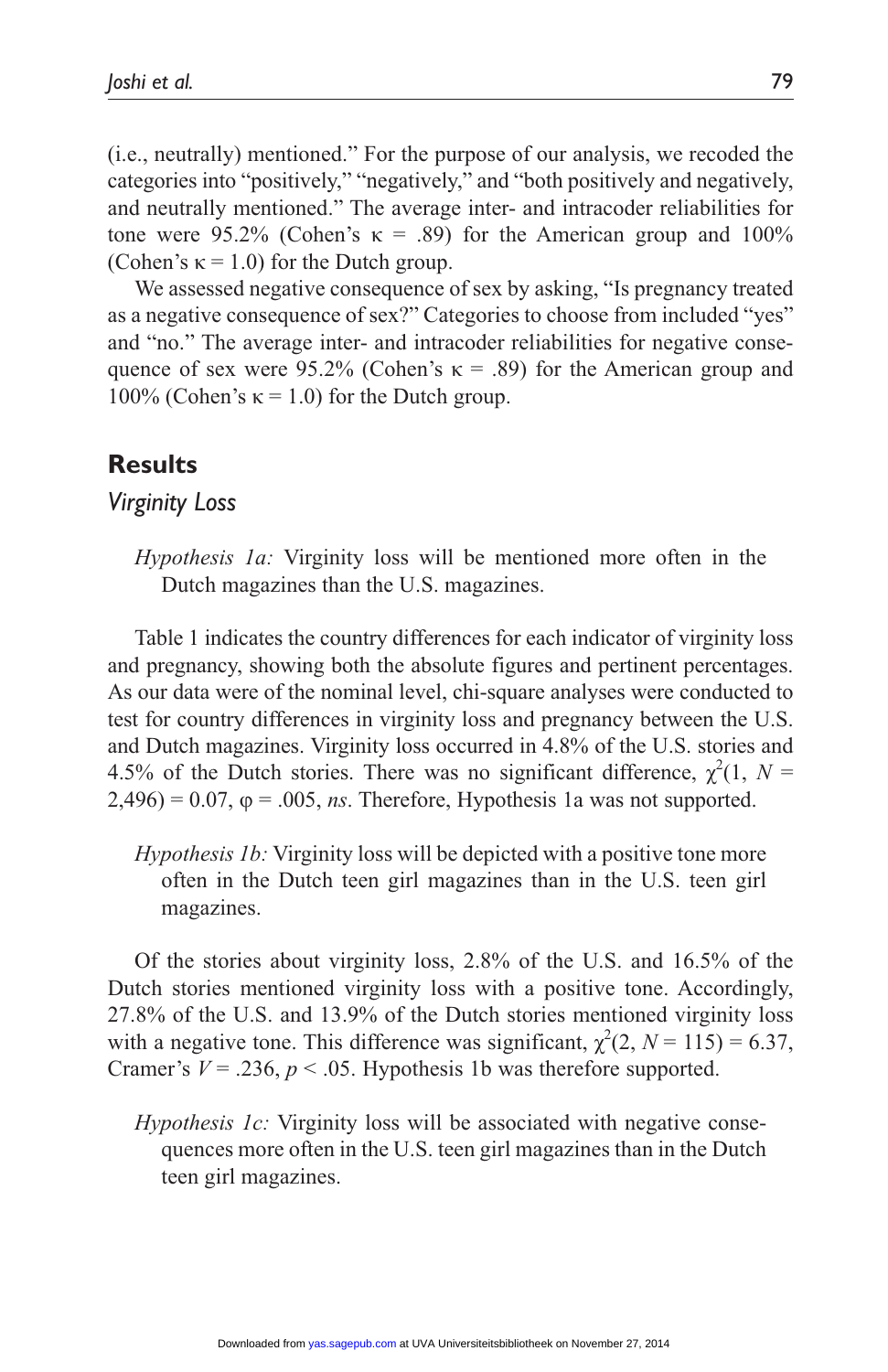|                                | U.S. magazines |             | Dutch magazines |             |
|--------------------------------|----------------|-------------|-----------------|-------------|
|                                | Ratio          | Percentage  | Ratio           | Percentage  |
| <b>Virginity loss</b>          |                |             |                 |             |
| Occurrence                     | 36/753         | 4.8         | 79/1,743        | 4.5         |
| Positive tone                  | 1/36           | $2.8^*$     | 13/79           | $16.5^*$    |
| Negative consequences          | 17/36          | $47.2^{**}$ | 11/79           | $13.9***$   |
| Pregnancy                      |                |             |                 |             |
| Occurrence                     | 38/753         | 5.1         | 93/1,743        | 5.3         |
| Negative tone                  | 29/38          | 76.3        | 53/93           | 57.0        |
| Negative consequence<br>of sex | 35/38          | $92.1***$   | 49/93           | $52.7^{**}$ |

**Table 1.** Virginity Loss and Pregnancy in U.S. and Dutch Teen Girl Magazines.

Note: The figures in each cell represent the ratio of relevant stories for a specific indicator to the number of base stories and the pertinent percentage. For instance, with regard to the occurrence of virginity loss, 36 out of 753, or 4.8%, of the U.S. stories mentioned virginity loss (see row "Occurrence"). Of these 36 stories, one, or 2.8%, had a positive tone toward virginity (see row "Positive tone").

 $*_{p}$  < .05.  $*_{p}$  < .001.

Of the stories about virginity loss, 47.2% of the U.S. stories and 13.9% of the Dutch stories linked virginity loss with negative consequences. A significant difference between the Dutch and U.S. stories was found,  $\chi^2(1, N =$ 115) = 14.89,  $\varphi$  = .360,  $p < .001$ . Thus, Hypothesis 1c was supported.

### *Pregnancy*

*Hypothesis 2a:* Pregnancy will be mentioned more often in the U.S. teen girl magazines than in the Dutch teen girl magazines.

Pregnancy was mentioned in 5.1% of the U.S. stories and 5.3% of the Dutch stories, which did not differ significantly,  $\chi^2(1, N = 2,496) = 0.06$ , ϕ = .005, *ns*. Hypothesis 2a was not supported.

*Hypothesis 2b:* Pregnancy will be depicted with a negative tone more often in the U.S. coverage than the Dutch coverage.

Of the stories about pregnancy, 76.3% of the U.S. stories and 57.0% of the Dutch stories mentioned pregnancy with a negative tone and 2.6% of the U.S. and 8.6% of the Dutch stories mentioned pregnancy with a positive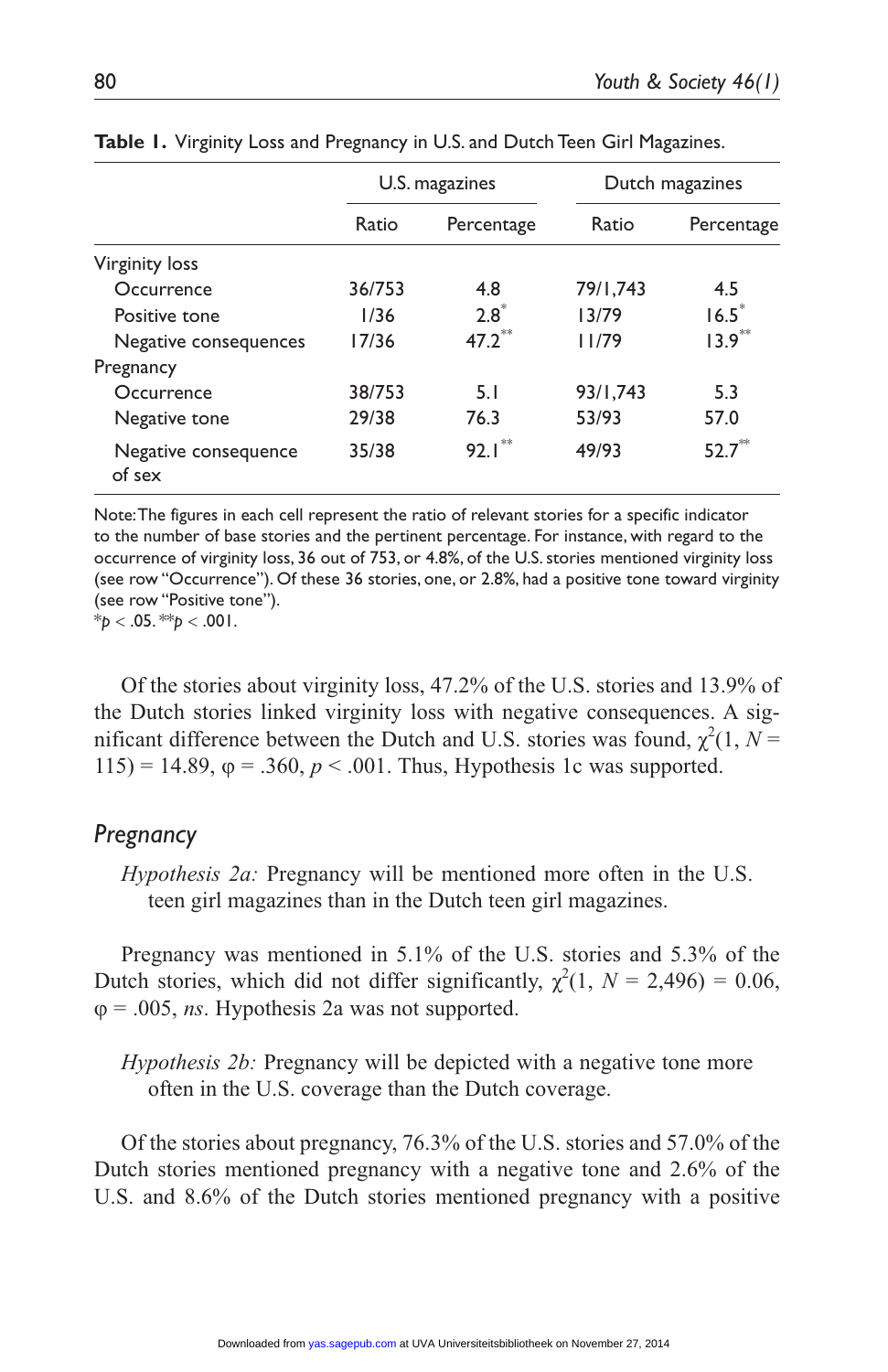tone. Overall, the difference between the U.S. coverage and the Dutch coverage was not significant,  $\chi^2(2, N=131) = 4.59$ , Cramer's  $V = .187$ , *ns*. Therefore, Hypothesis 2b was not supported.

*Hypothesis 2c:* Pregnancy will be depicted as a negative consequence of sex more often in the U.S. teen girl magazines than in the Dutch teen girl magazines.

Of the stories about pregnancy, 92.1% of the U.S. and 52.7% of the Dutch stories treated pregnancy as a negative consequence of sex. This difference was significant,  $\chi^2(1, N = 131) = 17.75$ ,  $\varphi = .369$ ,  $p < .001$ . Hypothesis 2c was supported.

### **Discussion**

Teen magazines typically deal with topics related to adolescent sexuality (e.g., APA, 2007; Durham, 1998; Ward, 2003), so it can be expected that they cover virginity loss and pregnancy. Against the backdrop of Hofstede's cultural dimension of masculinity/femininity and specific country differences in sex education, accessibility to contraceptives, and parental attitudes toward adolescent sexuality, our study investigated how the coverage of virginity loss and pregnancy differed between U.S. and Dutch teen girl magazines.

### *Virginity Loss*

The U.S. and Dutch teen magazines did not differ in how often they covered virginity loss. Generally, virginity loss was rarely mentioned in the teen magazines of both countries. This surprising finding suggests a modification of the general assumption that the normalization of adolescent sexuality (Schalet, 2000, 2010) causes an increase in the coverage of virginity loss. It may be that in countries such as the Netherlands, where adolescent sexuality is normalized, virginity loss has become such an integral part of adolescent sexual development that it is hardly worth reporting. In countries such as the United States, where adolescent sexuality is not yet fully normalized, virginity loss may be an issue that is harder to report. As a result, teen magazines from these two countries resemble each other in how often they cover virginity loss but perhaps for different reasons.

In line with our expectations, the Dutch magazines mentioned virginity loss with a positive tone more often than the U.S. magazines. The U.S. magazines rarely mentioned any positive aspects of virginity loss. This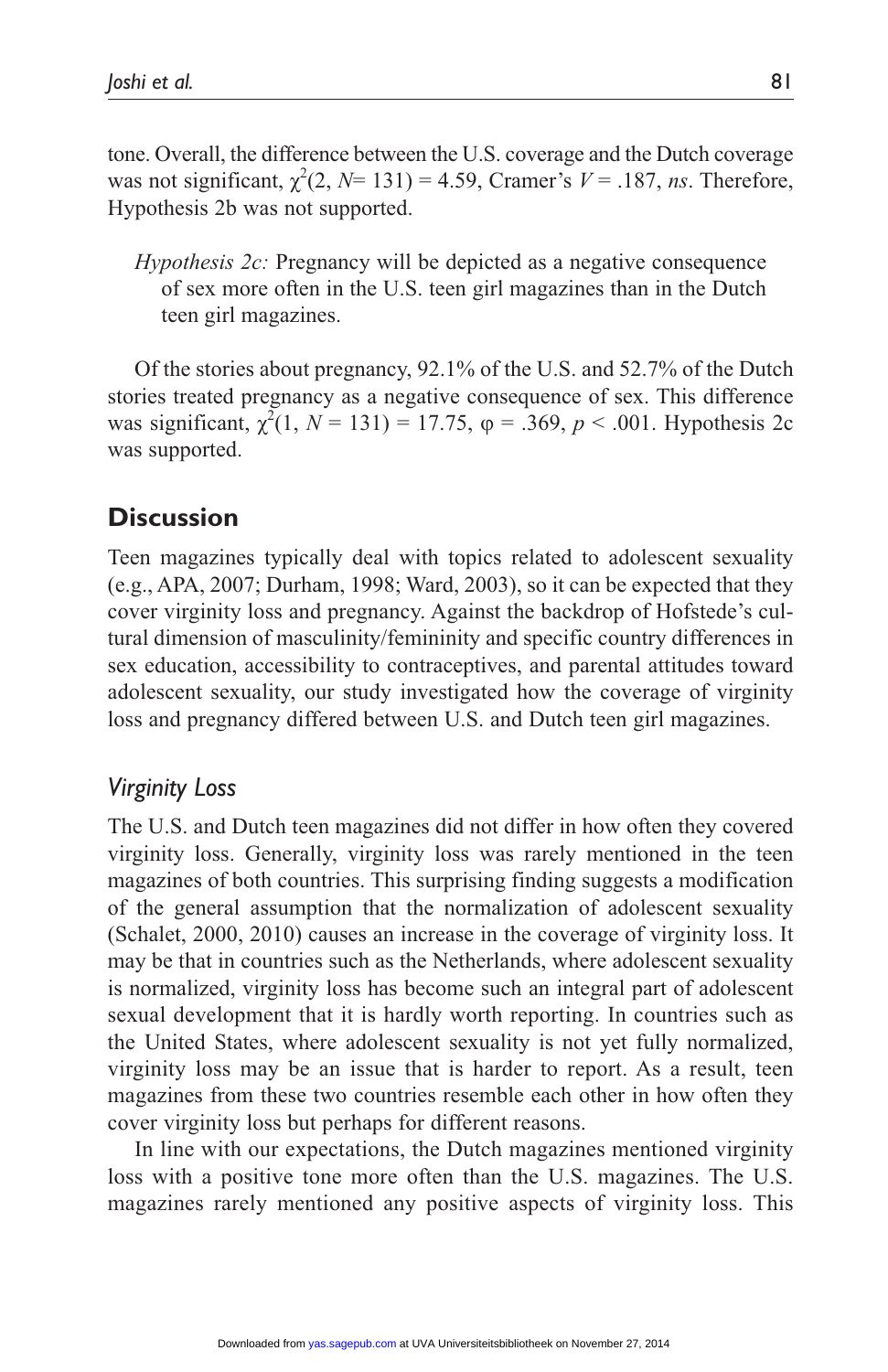finding reflects Hofstede's (2001) distinction between the Netherlands as a feminine society and the United States as a masculine society. Masculine societies such as the United States hold more "moralistic attitudes about sexuality" (e.g., abstinence until marriage), where "premarital sex [is] socially acceptable at a later age, or not at all" and "information on contraception is limited" (p. 175). In contrast, feminine societies such as the Netherlands have "matter-of-fact attitudes about sexuality," where "premarital sex [is] socially acceptable at an early age" and "contraceptives and information [are] freely available" (Hofstede, 1998b, p. 175).

U.S. teen magazines attached significantly more negative consequences to virginity loss than did Dutch teen magazines. This finding is in line with previous findings about a stronger normalization of teen sex in the Netherlands than in the United States (Schalet, 2000, 2010), but it also merges with Hofstede's (2001) masculinity/femininity dimension. In masculine societies, sex can easily be associated with exploiting your sexual partner; girls often report negative feelings about their first sexual experience, and sexual harassment is a sensitive issue (Hofstede, 1998b). In contrast, sex is largely seen as a relationship between partners in feminine societies. Moreover, "girls do not report negative feelings about first sex" and "unwanted intimacies are not such a big issue" (Hofstede, 1998b, p. 175). Thus, the material that U.S. and Dutch adolescents consume from these magazines seems to reflect the differences that Hofstede outlines between masculine and feminine societies.

### *Pregnancy*

Contrary to our expectations, pregnancy was mentioned equally often in the teen magazine coverage of the United States and the Netherlands. This finding does not coincide with the greater number of teenage pregnancies in the United States than the Netherlands (UNICEF, 2001). Our results also contradict Hofstede's (2001) masculinity/femininity dimension, as well as specific country differences, such as the type of sex education programs and accessibility to contraceptives, which all suggested that pregnancy would be less of an issue in the Netherlands. One explanation for this unexpected result may be that teen pregnancy generally presents a serious incident, with well-documented repercussions and adverse long-term effects (Amy & Loeber, 2007; Thompson, 1995). Moreover, magazines in the United States and Netherlands may have the same ultimate goal, which is to create magazines that people will purchase and read. If teen pregnancy is an important topic in both countries, then the coverage of teen pregnancy is likely to occur equally often in the U.S. and Dutch magazines. Thus, the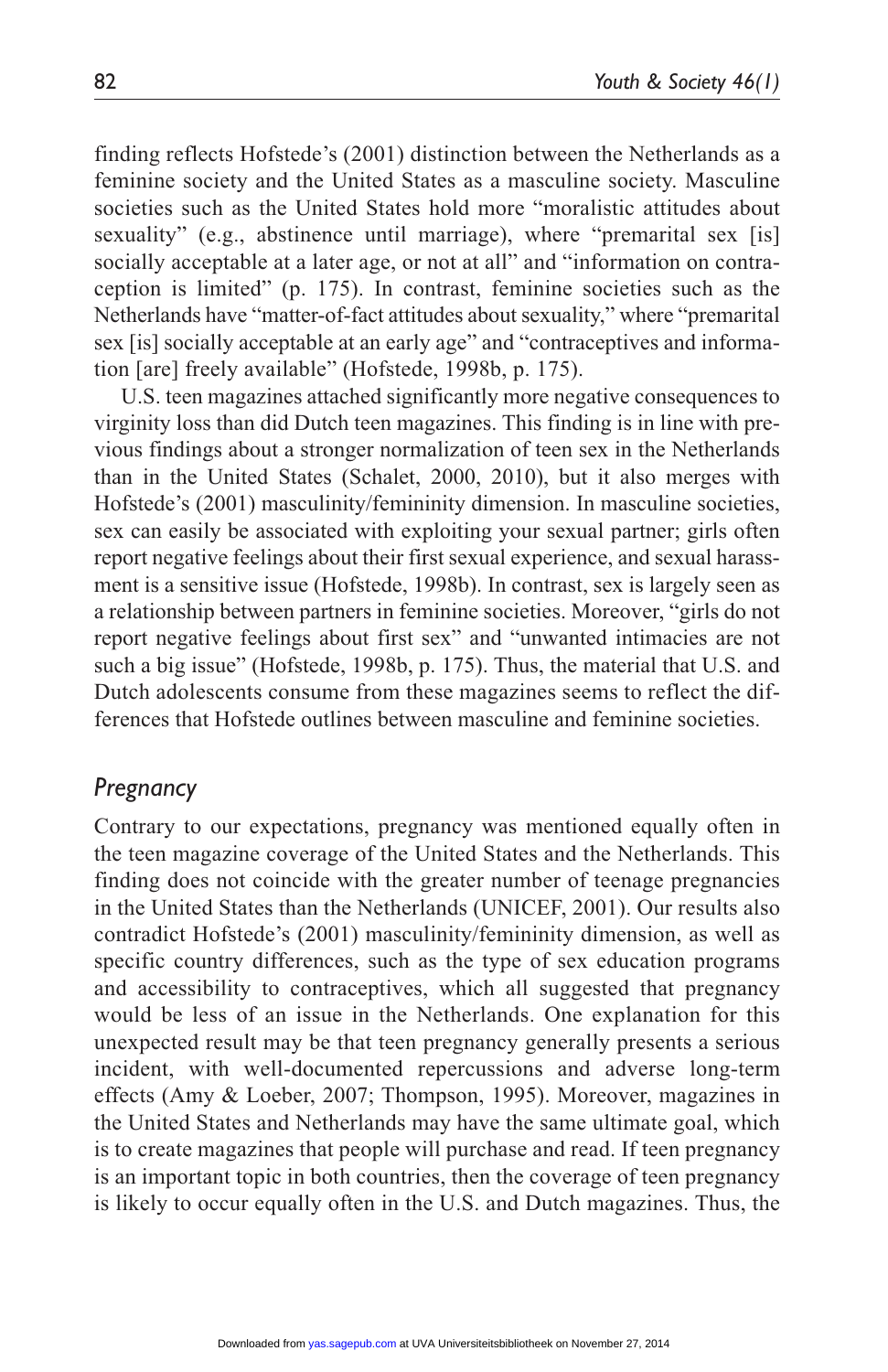similarity of the U.S. and Dutch coverage reflects not only the general seriousness of teen pregnancy but also the popularity of the topic, regardless of cultural differences.

This explanation may also apply to our second unexpected finding: U.S. and Dutch magazines both covered teen pregnancy with a negative slant. In feminine societies, such as the Netherlands, girls may have more agency in sexual relationships (Hofstede, 1998b) and teenage sex may be more normalized than in masculine societies such as the United States. These cultural differences, however, did not translate into a different evaluation of pregnancy in the coverage of teen magazines. According to the coverage of both the U.S. and Dutch magazines, teenage pregnancy is generally equated with failure. Therefore, future research should focus less on the tone of the coverage and more on the reasons for why teen pregnancy is portrayed negatively in magazine coverage, especially because consumption of this information may affect teens' impressions of how a society deals with teen pregnancy (Gerbner, 1998). In a masculine society, with its emphasis on morals and norms, becoming pregnant as a teenager may be seen as a sign of lacking morals. Feminine societies, however, emphasize (female) sexual agency, so teenage pregnancy may point to a lack of sexual self-efficacy.

A difference did emerge between the coverage of the United States and the Netherlands in whether pregnancy was depicted as a negative consequence of sex. U.S. magazines portrayed pregnancy as a negative consequence of sex more often than the Dutch magazines. This finding resonates with the higher prevalence of moralistic attitudes in a masculine society, such as the United States, compared with a feminine society, such as the Netherlands (Hofstede, 1998b). This finding is in line with a danger discourse of adolescent sexuality in the United States, which emphasizes pregnancy as a potential negative consequence of sex (Schalet, 2000, 2011). In the Netherlands, adolescent sex is not necessarily linked to the prospect of teenage pregnancy. For example, although Dutch parents are aware of pregnancy as a potential risk of adolescent sexual activity, they do not use the risk of pregnancy as a reason for teens to abstain from sex (Schalet, 2000, 2010). The Dutch magazine coverage reflects this same stance, with about half of the Dutch stories *not* portraying pregnancy as a negative consequence of sex and half of the stories depicting it as a negative consequence of sex.

### *Limitations and Future Research*

Our study is one of the first to investigate both the coverage of virginity loss and pregnancy in teen girl magazines from a cross-national perspective but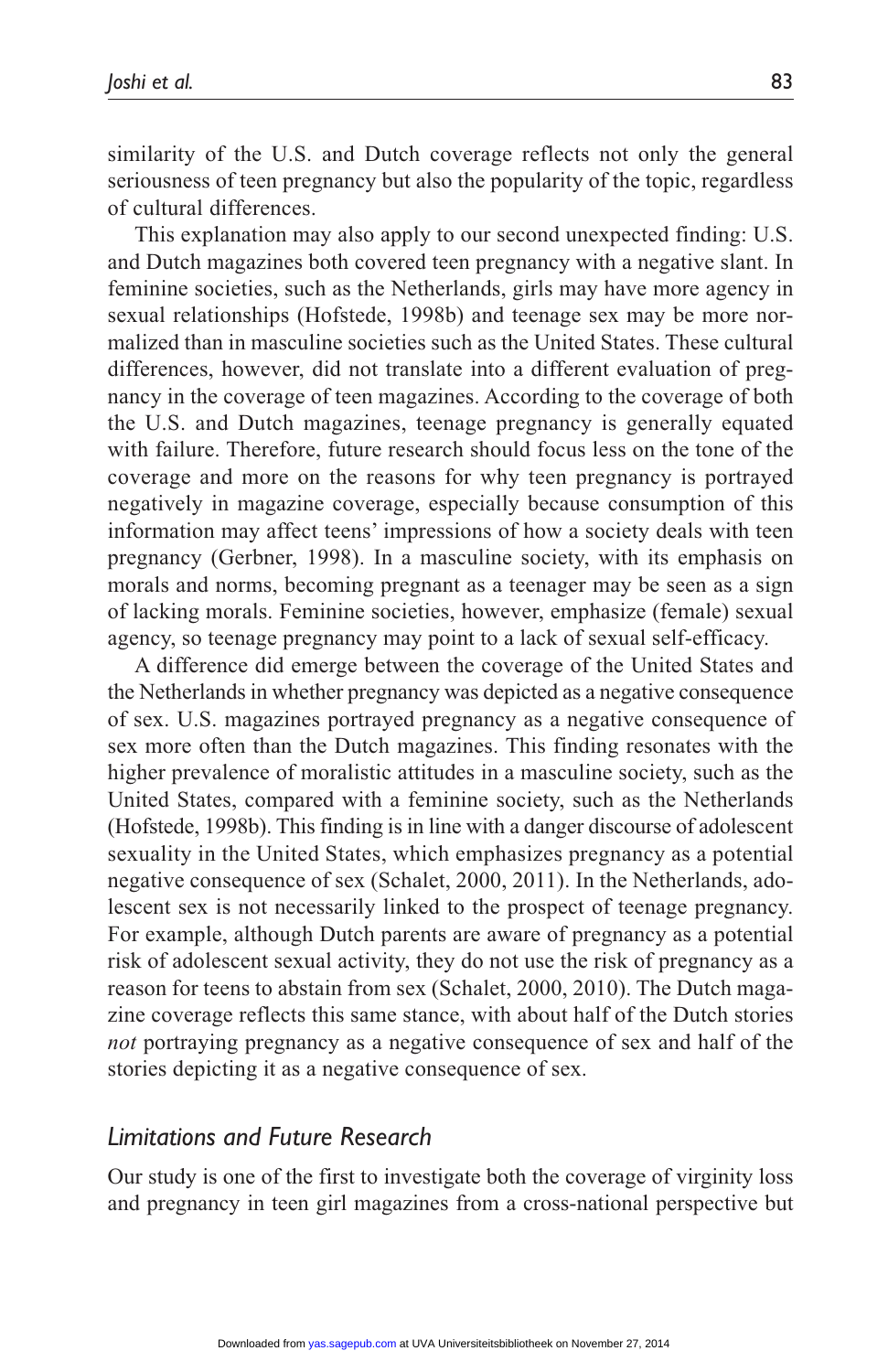has some limitations. First, we focused only on the most popular teen magazines and only investigated the years 2006 through 2008. Although existing research indicates no major changes in the coverage of teen magazines as a whole (Carpenter, 1998, 2001), our results cannot automatically be generalized to other teen magazines and time periods. Second, we cannot preclude that the country differences have resulted, at least partly, from different business models and editorial policies of the teen magazines. Future research should investigate this issue more elaborately. The U.S. and Dutch teen magazines must compete in a media market that is increasingly dominated by the Internet, which may result in similar business models and editorial policies in both countries. Therefore, we believe that cultural factors affect the coverage in teen magazines more strongly than economic considerations. Finally, some industry experts suggest that the Web is one of the biggest threats to teen magazines, whereas others say that vacillating between the print and online arenas is becoming more common for teen magazine readers (KFF, 2004). As a result, many teen magazines have created an online version of their publication to maintain readers' interests in between issues by offering at least 50% new content online which is not found in their print version (KFF, 2004). Future research should conduct a content analysis of similarities and differences between the print version of teen magazines and their Internet counterparts.

In conclusion, similar to earlier research (Carpenter, 2001), our study has shown that the coverage of virginity loss and pregnancy in teen magazines partly reflects more general cultural differences. Whereas existing studies have only described such cross-national differences in the coverage, we have shown that they may be related to Hofstede's (2001) cultural dimension of masculinity/femininity and, by extension, to more specific country characteristics such as sex education, access to contraceptives, and the normalization of adolescent sexuality. Generally speaking, the masculinity/femininity dimension provided a good predictor of whether virginity loss was associated with negative consequences, whether pregnancy was a negative consequence of sex, and how positively virginity loss was portrayed. These results could point to a relationship between the masculinity/femininity dimension and a risk discourse of adolescent sexuality (Schehr, 2005; Schalet, 2011). With a pragmatic attitude toward sexuality and greater female empowerment, adolescent sexuality is more pleasure-oriented and less risk-oriented in feminine societies than in masculine societies. We believe that conceptualizing adolescent sexuality in terms of a pleasure or risk discourse, and comparing it along the masculinity/femininity dimension, may be key to understanding how and why cultures differ in their acceptability of adolescent sexual activity.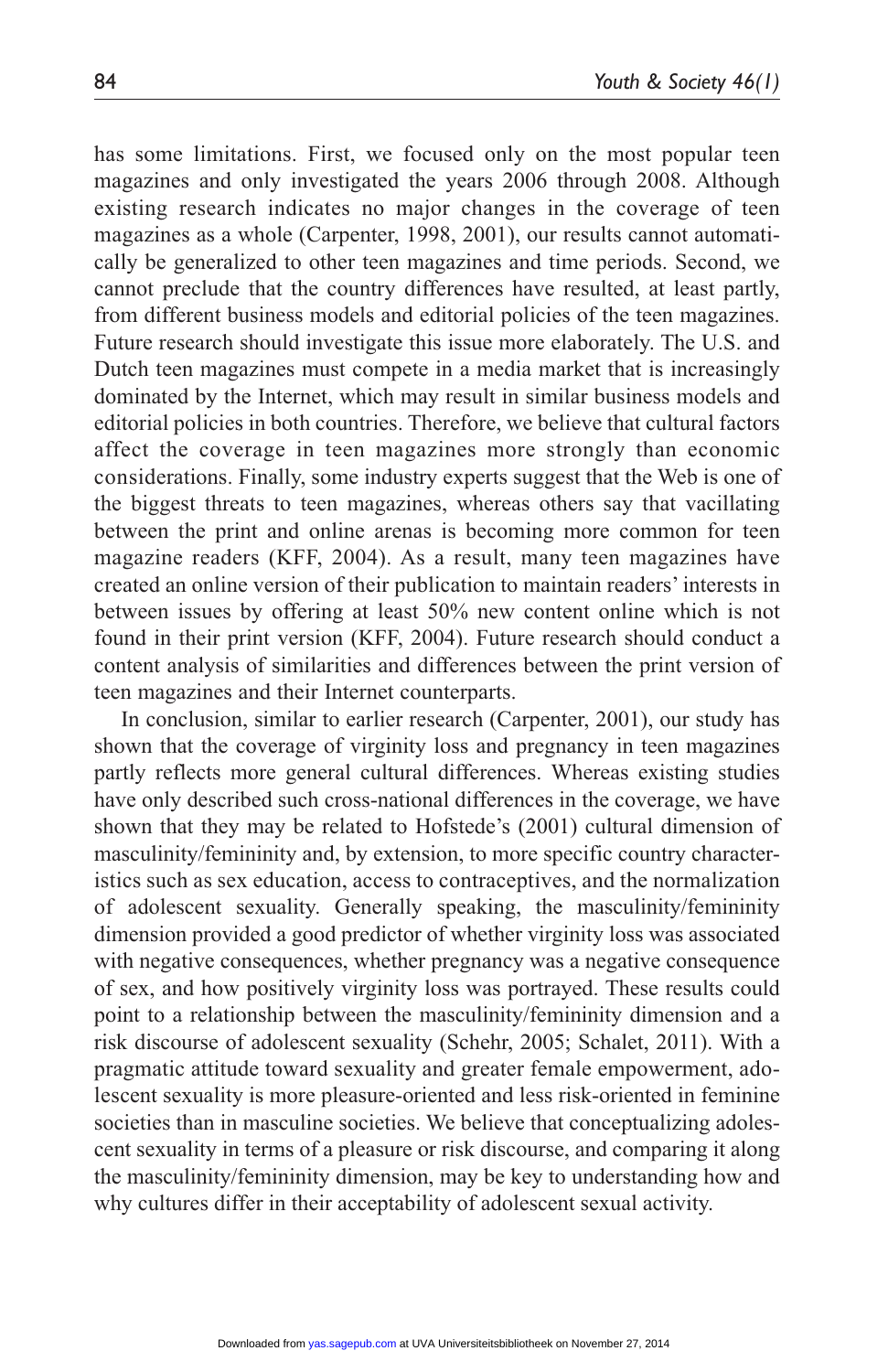### **Acknowledgment**

The authors would like to thank Marleen Klaassen for her help during data collection.

### **Declaration of Conflicting Interests**

The author(s) declared no potential conflicts of interest with respect to the research, authorship, and/or publication of this article.

### **Funding**

The author(s) disclosed receipt of the following financial support for the research, authorship, and/or publication of this article: The second author's work on this article was supported by a grant from the Netherlands Organisation for Scientific Research (NWO). The authors would like to thank Marleen Klaassen for her help during data collection.

### **Note**

1. Typically, country differences in teenage pregnancy rates have been related to the uncertainty avoidance dimension. Countries low in uncertainty avoidance have more teen pregnancies than countries high in uncertainty avoidance (Hofstede, 1998b). Both the United States and the Netherlands are low in uncertainty avoidance but differ greatly in their teenage pregnancy rates. The Netherlands has one of the lowest teen birth rates among developed nations, whereas the United States has the highest (UNICEF, 2001). As a result, the crucial explanation for this difference between the United States and the Netherlands may lie in the masculinity/femininity dimension rather than in the uncertainty avoidance dimension. As Hofstede's (1998b) research has shown "[t]eenage pregnancies in industrialized nations occur most in countries that combine weak uncertainty avoidance with masculinity" (p. 154).

### **References**

- American Psychological Association. (2007). *Task force on the sexualization of girls* (Report of the APA Task Force on the sexualization of girls). Washington, DC: Author. Retrieved April 16, 2008 from www.apa.org/pi/wpo/sexualization.html
- Amy, J.-J., & Loeber, O. (2007). Pregnancy during adolescence: A major social problem. *European Journal of Contraception and Reproductive Health Care, 12*, 299-302.
- Billy, J. O. G., Landale, N., Grady, W. R., & Zimmerle, D. M. (1988). Effects of sexual activity on adolescent social and psychological development. *Social Psychology Quarterly, 51*, 190-212.
- Bleakley, A., Hennessy, M., Fishbein, M., & Jordan, A. (2008). It works both ways: The relationship between exposure to sexual content in the media and adolescent sexual behavior. *Media Psychology, 11*, 443-461.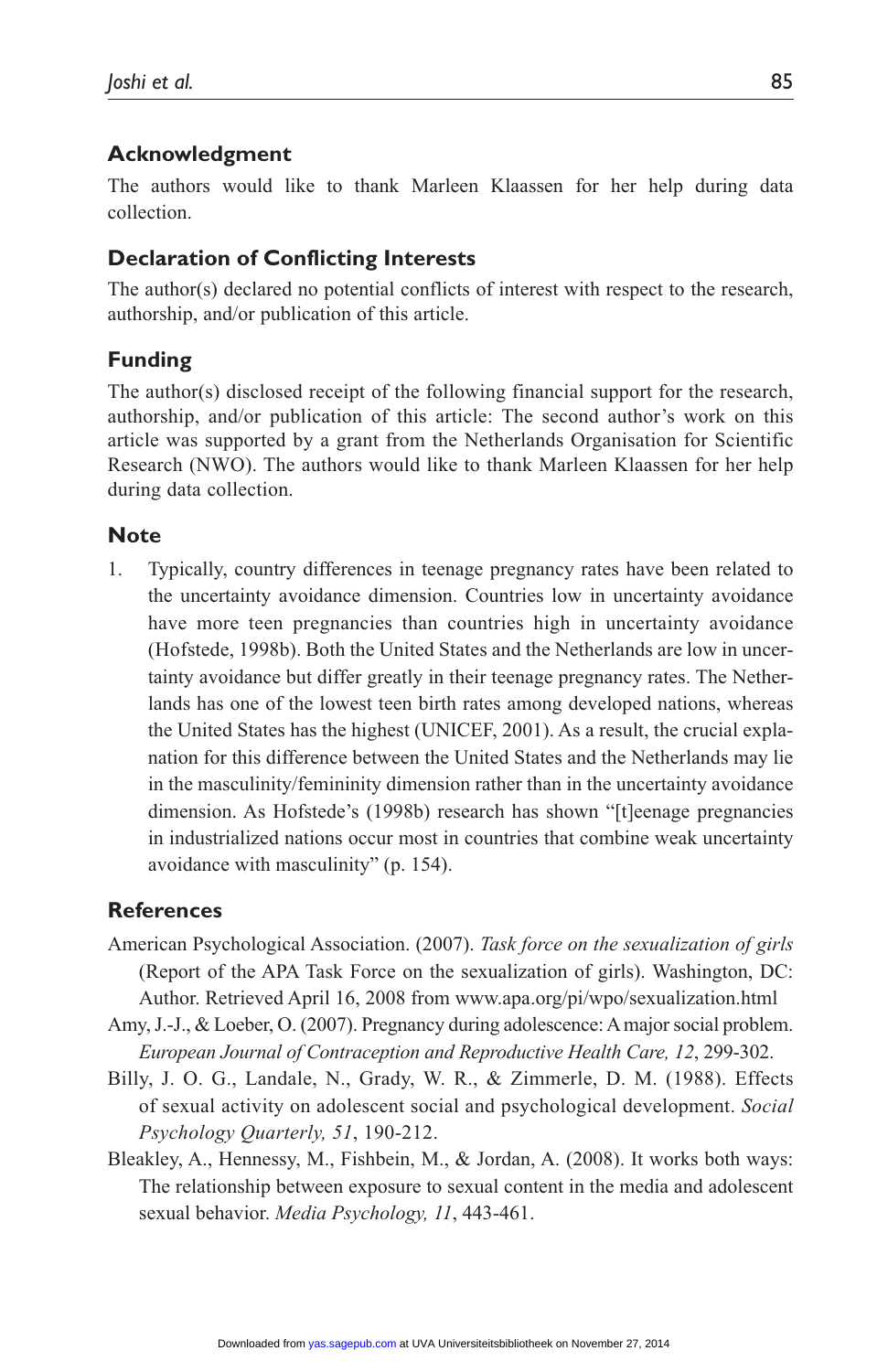- Carpenter, L. M. (1998). From girls into women: Scripts for sexuality and romance in seventeen magazine, 1974-1994. *Journal of Sex Research, 35*, 158-168.
- Carpenter, L. M. (2001). The first time/das erstes mal: Approaches to virginity loss in U.S. and German teen magazines. *Youth & Society, 33*, 31-61.
- Carpenter, L. M. (2005). *Virginity lost: An intimate portrait of first sexual experiences*. New York, NY: New York University Press.
- Clarke, J. (2009). Women's work, worry, and fear: The portrayal of sexuality and sexual health in U.S. magazines for teenage and middle-aged women, 2000-2007. *Culture, Health & Sexuality, 11*, 415-429.
- Dogan, M., & Pelassey, D. (1984). *How to compare nations: Strategies in comparative politics*. Chatham, NJ: Chatham House.
- Durham, M. (1996). The taming of the shrew: Women's magazines and the regulation of desire. *Journal of Communication Inquiry, 20*, 18-31.
- Durham, M. (1998). Dilemmas of desire: Representations of adolescent sexuality in two teen magazines. *Youth & Society, 29*, 369-389.
- Farvid, P., & Braun, V. (2006). Most of us guys are raring to go anytime, anyplace, anywhere: Male and female sexuality in *Cleo* and *Cosmo. Sex Roles, 55*, 295-310.
- Firminger, K. B. (2006). Is he boyfriend material? Representation of males in teenage girls' magazines. *Men and Masculinities, 8*, 298-308.
- Ford, C. S., & Beach, F. A. (1951). *Patterns of sexual behavior*. New York, NY: Harper.
- Garner, A., Sterk, H. M., & Adams, S. (1998). Narrative analysis of sexual etiquette in teenage magazines. *Journal of Communication, 48*, 59-78.
- Gerbner, G. (1998). Cultivation analysis: An overview. *Mass Communication & Society, 1*, 175-194.
- Herzog, D. (2008). *Sex in crisis: The new sexual revolution and the future of American politics*. New York, NY: Basic Books.
- Hofstede, G. (1998a). Masculinity/femininity as a dimension of culture. In G. Hofstede & Associates (Eds.), *Masculinity and femininity: The taboo dimensions of national cultures* (pp. 3-28). Thousand Oaks, CA: SAGE.
- Hofstede, G. (1998b). Comparative studies of sexual behavior: Sex as achievement or as relationship? In G. Hofstede & Associates (Eds.), *Masculinity and femininity: The taboo dimensions of national cultures* (pp. 153-178). Thousand Oaks, CA: SAGE.
- Hofstede, G. (2001). *Culture's consequences: Comparing values, behaviors, institutions, and organizations across nations* (2nd ed.). Thousand Oaks, CA: SAGE.
- Hust, S. J. T., Brown, J. D., & L' Engle, K. L. (2008). Boys will be boys and girls better be prepared: An analysis of the rare sexual health messages in young adolescents' media. *Mass Communication & Society, 11*, 3-23.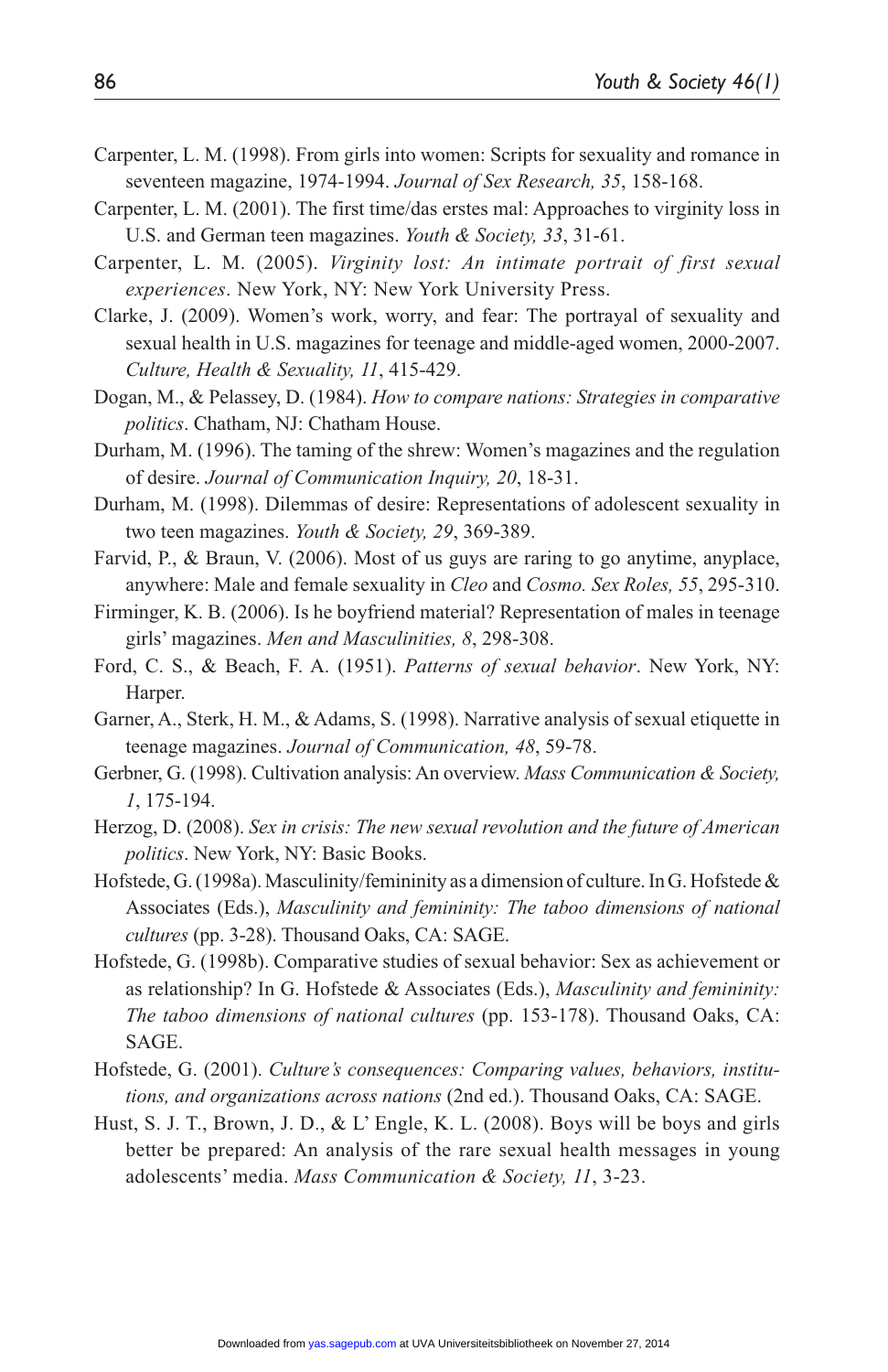- Joshi, S. P., Peter, J., & Valkenburg, P. M. (2010). Ambivalent messages in seventeen magazine: A content-analytic comparison of 1997 and 2007. *Journal of Magazine and New Media Research, 12*(1), 1-20.
- Joshi, S. P., Peter, J., & Valkenburg, P. M. (2011). Scripts of sexual desire and danger in U.S. and Dutch teen girl magazines: A cross-national content analysis. *Sex Roles, 64*, 463-474.
- Kaiser Family Foundation. (2004). Key facts: Tweens, teens, and magazines. *Fact Sheet*, 1-4. Retrieved June 29, 2011 from http://www.kff.org/entmedia/upload/Tweens-Teens-and-Magazines-Fact-Sheet.pdf
- van Loon, J. (2003) *Deconstructing the Dutch utopia*. London, UK: Family Education Trust.
- Luker, K. (2006). *When sex goes to school: Warring views on sex—and sex education since the Sixties*. New York, NY: W. W. Norton.
- Mackie, T., & Marsh, D. (1995). The comparative method. In D. Marsh & G. Stoker (Eds.), *Theory and methods in political science* (pp. 173-188). Hampshire, UK: Macmillan.
- Peter, J., & Lauf, E. (2002). Reliability in cross-national content analysis. *Journalism & Mass Communication Quarterly, 79*, 815-832.
- Roberts, D., & Foehr, U. (2004). *Kids & media in America.* New York, UK: Cambridge University Press.
- Schalet, A. T. (2000). Raging hormones, regulated love: Adolescent sexuality and the constitution of the modern individual in the United States and the Netherlands. *Body Society, 6*, 75-105.
- Schalet, A. T. (2010). Sexual subjectivity revisited: The significance of relationships in Dutch and American girls' experiences of sexuality. *Gender & Society, 24*, 304-329.
- Schalet, A. T. (2011). Beyond abstinence and risk: A new paradigm for adolescent sexual health. *Women's Health Issues, 21*, S5-S7.
- Schehr, R. S. (2005). Conventional risk discourse and the proliferation of fear. *Criminal Justice Policy Review, 16*, 38-58.
- Simon, W., & Gagnon, J. H. (1984). Sexual scripts. *Society, 22*, 53-60.
- Stankiewicz, J. M., & Rosselli, F. (2008). Women as sex objects and victims in print advertisements. *Sex Roles, 58*, 579-589.
- Taylor, L. D. (2005). All for him: Articles about sex in American lad magazines. *Sex Roles, 52*, 153-163.
- Thompson, S. (1995). *Going all the way: Teenage girls' tales of sex, romance, and pregnancy*. New York, NY: Hill and Wang.
- Tolman, D. L. (2002). *Dilemmas of desire: Teenage girls talk about sexuality*. Cambridge, MA: Harvard University Press.